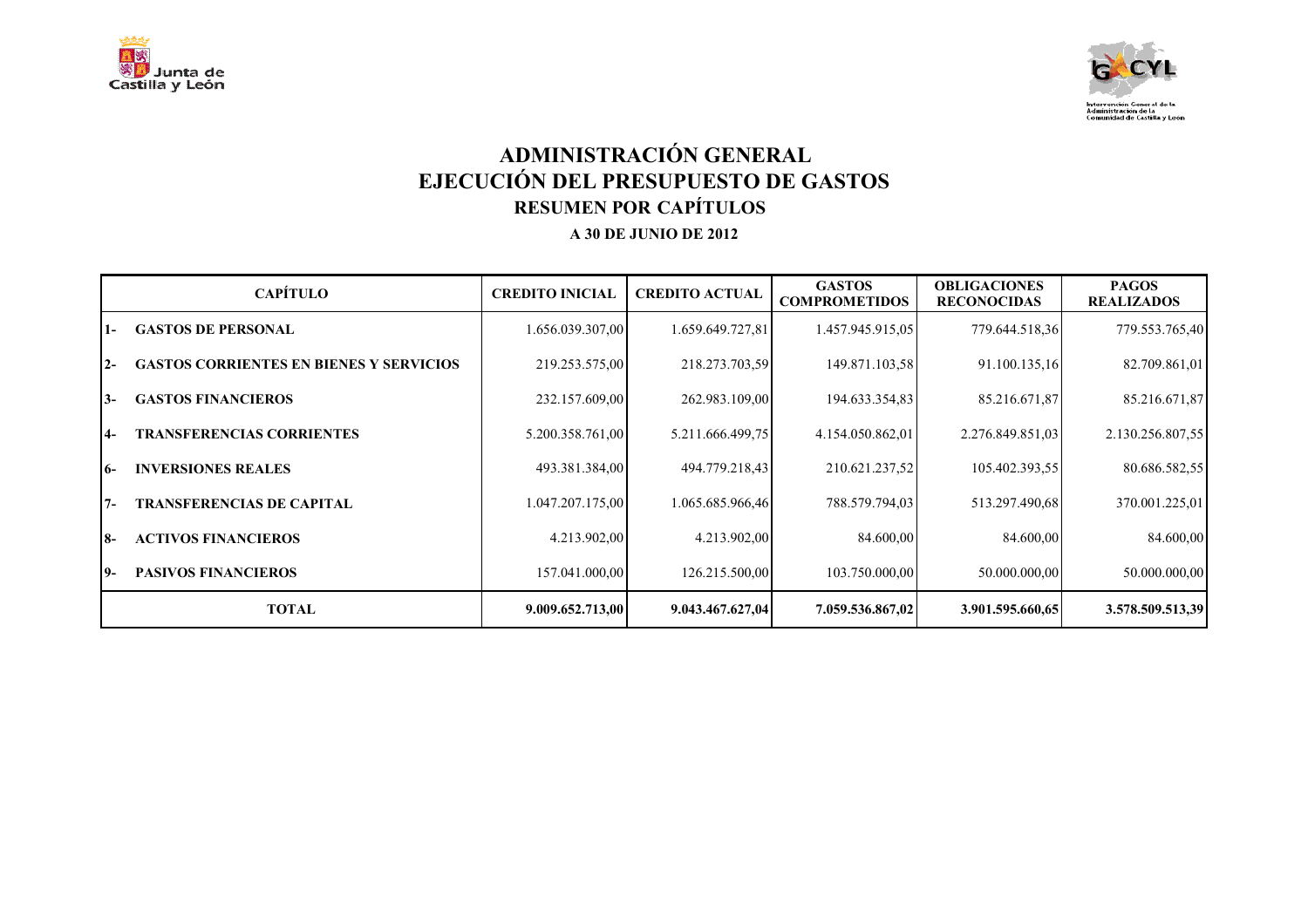



# **ADMINISTRACIÓN GENERAL EJECUCIÓN DEL PRESUPUESTO DE GASTOS RESUMEN POR SECCIONES**

| <b>SECCIÓN</b>                                 | <b>CREDITO INICIAL</b> | <b>CREDITO ACTUAL</b> | <b>GASTOS</b><br><b>COMPROMETIDOS</b> | <b>OBLIGACIONES</b><br><b>RECONOCIDAS</b> | <b>PAGOS</b><br><b>REALIZADOS</b> |
|------------------------------------------------|------------------------|-----------------------|---------------------------------------|-------------------------------------------|-----------------------------------|
| 01- DE LA PRESIDENCIA                          | 161.571.982,00         | 162.553.157,00        | 101.971.011,76                        | 91.832.521,88                             | 42.945.246,08                     |
| 02- HACIENDA                                   | 138.780.189,00         | 141.061.993,00        | 73.627.640,94                         | 56.678.560,79                             | 55.442.924,39                     |
| 03- AGRICULTURA Y GANADERÍA                    | 442.728.290,00         | 449.261.000.33        | 317.940.822,10                        | 213.952.912,07                            | 205.026.377,09                    |
| <b>04- FOMENTO Y MEDIO AMBIENTE</b>            | 547.746.667,00         | 548.309.329,45        | 334.232.456,24                        | 194.169.959,89                            | 157.051.654,55                    |
| 05- SANIDAD                                    | 3.299.689.441,00       | 3.299.689.441,00      | 3.275.515.605,34                      | 1.620.273.416,37                          | 1.521.296.071,88                  |
| 07- EDUCACIÓN                                  | 2.082.825.301,00       | 2.093.540.750,28      | 1.633.183.391,30                      | 951.857.415,35                            | 916.785.479,67                    |
| 08- ECONOMÍA Y EMPLEO                          | 281.658.174,00         | 293.361.780,92        | 223.192.274.75                        | 139.474.391,37                            | 93.610.570,33                     |
| <b>09- FAMILIA E IGUALDAD DE OPORTUNIDADES</b> | 551.168.661,00         | 551.168.661,00        | 540.956.815,41                        | 273.068.609,20                            | 255.624.361,81                    |
| 10- CULTURA Y TURISMO                          | 158.827.006,00         | 159.864.512,06        | 99.675.162,77                         | 64.346.363,64                             | 39.254.023,03                     |
| 20- CORTES DE CASTILLA Y LEÓN                  | 28.394.599,00          | 28.394.599,00         | 14.199.313,50                         | 14.199.313,50                             | 14.199.313,50                     |
| 21- DEUDA PÚBLICA                              | 389.162.887,00         | 389.162.887,00        | 298.354.496,98                        | 135.157.298,04                            | 135.157.298,04                    |
| 22- CONSEJO CONSULTIVO DE CASTILLA Y LEÓN      | 3.255.447,00           | 3.255.447,00          | 1.295.301,64                          | 1.192.324,26                              | 1.183.453,67                      |
| 31- POLÍTICA AGRARIA COMÚN                     | 923.844.069,00         | 923.844.069,00        | 145.392.574,29                        | 145.392.574,29                            | 140.932.739,35                    |
| <b>TOTAL</b>                                   | 9.009.652.713,00       | 9.043.467.627,04      | 7.059.536.867,02                      | 3.901.595.660,65                          | 3.578.509.513,39                  |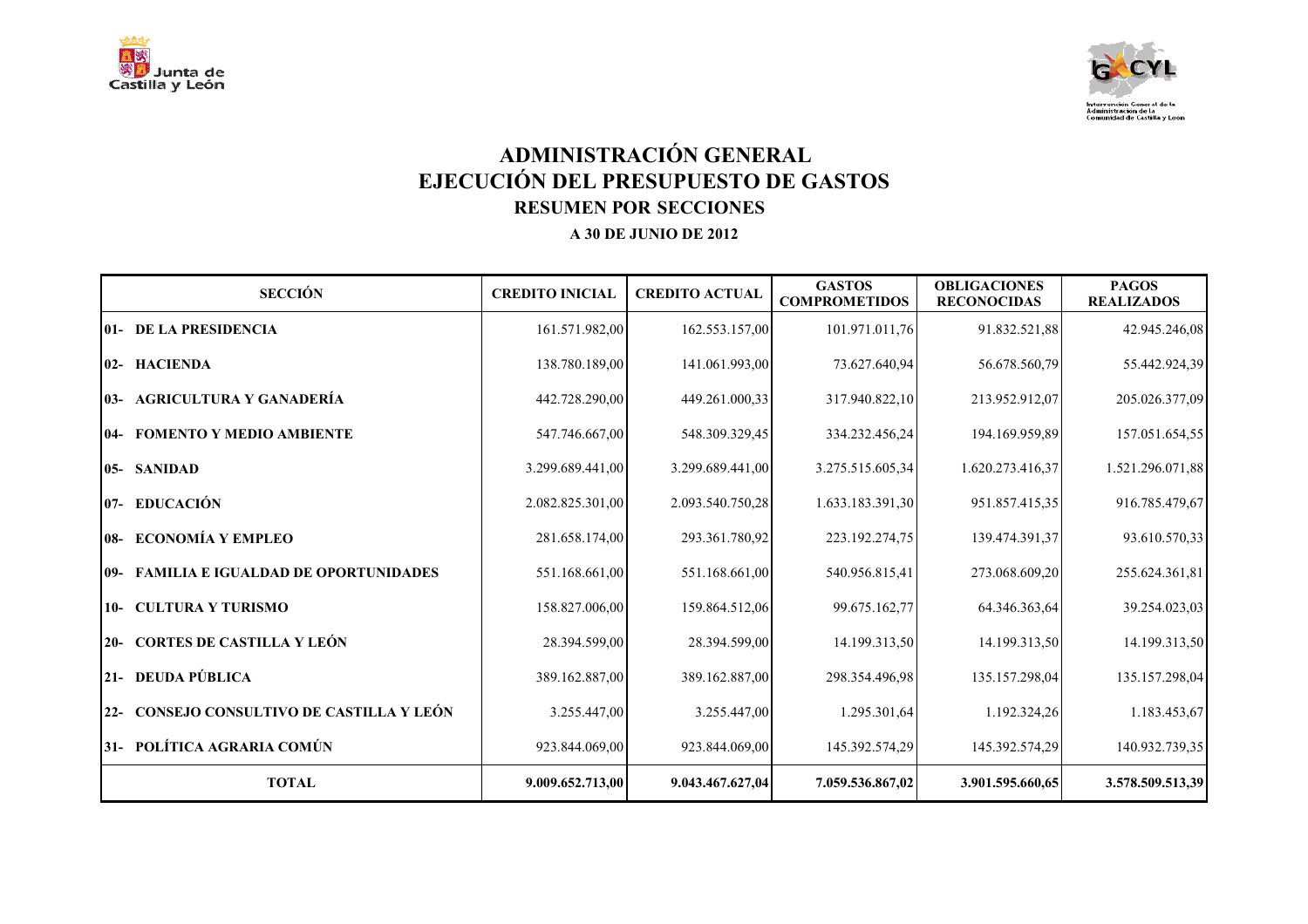



## **GERENCIA REGIONAL DE SALUD EJECUCIÓN DEL PRESUPUESTO DE GASTOS RESUMEN POR CAPÍTULOS**

|           | <b>CAPÍTULO</b>                                | <b>CREDITO INICIAL</b> | <b>CREDITO ACTUAL</b> | <b>GASTOS</b><br><b>COMPROMETIDOS</b> | <b>OBLIGACIONES</b><br><b>RECONOCIDAS</b> | <b>PAGOS</b><br><b>REALIZADOS</b> |
|-----------|------------------------------------------------|------------------------|-----------------------|---------------------------------------|-------------------------------------------|-----------------------------------|
| $1 -$     | <b>GASTOS DE PERSONAL</b>                      | 1.614.109.210,00       | 1.614.109.210,00      | 871.844.281,52                        | 864.004.790,44                            | 864.004.790,44                    |
| $12-$     | <b>GASTOS CORRIENTES EN BIENES Y SERVICIOS</b> | 736.557.821,00         | 735.057.821,00        | 403.881.665,36                        | 306.577.554,93                            | 288.314.111,91                    |
| 13-       | <b>GASTOS FINANCIEROS</b>                      | 0.00                   | 1.500.000.00          | 1.496.204.44                          | 1.496.204.44                              | 1.496.204,44                      |
| $14-$     | <b>TRANSFERENCIAS CORRIENTES</b>               | 803.156.402,00         | 803.149.802,00        | 335.389.370,00                        | 335.111.711.85                            | 333.279.211,16                    |
| $16-$     | <b>INVERSIONES REALES</b>                      | 176.842.248,00         | 179.063.297.33        | 127.332.931,49                        | 41.800.584,56                             | 37.704.174,32                     |
| $7 -$     | TRANSFERENCIAS DE CAPITAL                      | 7.458.600,00           | 7.465.200,00          | 4.579.863,47                          | 1.289.566.30                              | 1.083.797,97                      |
| <b>8-</b> | <b>ACTIVOS FINANCIEROS</b>                     | 936.314,00             | 936.314,00            | 0.00                                  | 0,00                                      | 0.00                              |
|           | <b>TOTAL</b>                                   | 3.339.060.595,00       | 3.341.281.644,33      | 1.744.524.316,28                      | 1.550.280.412.52                          | 1.525.882.290,24                  |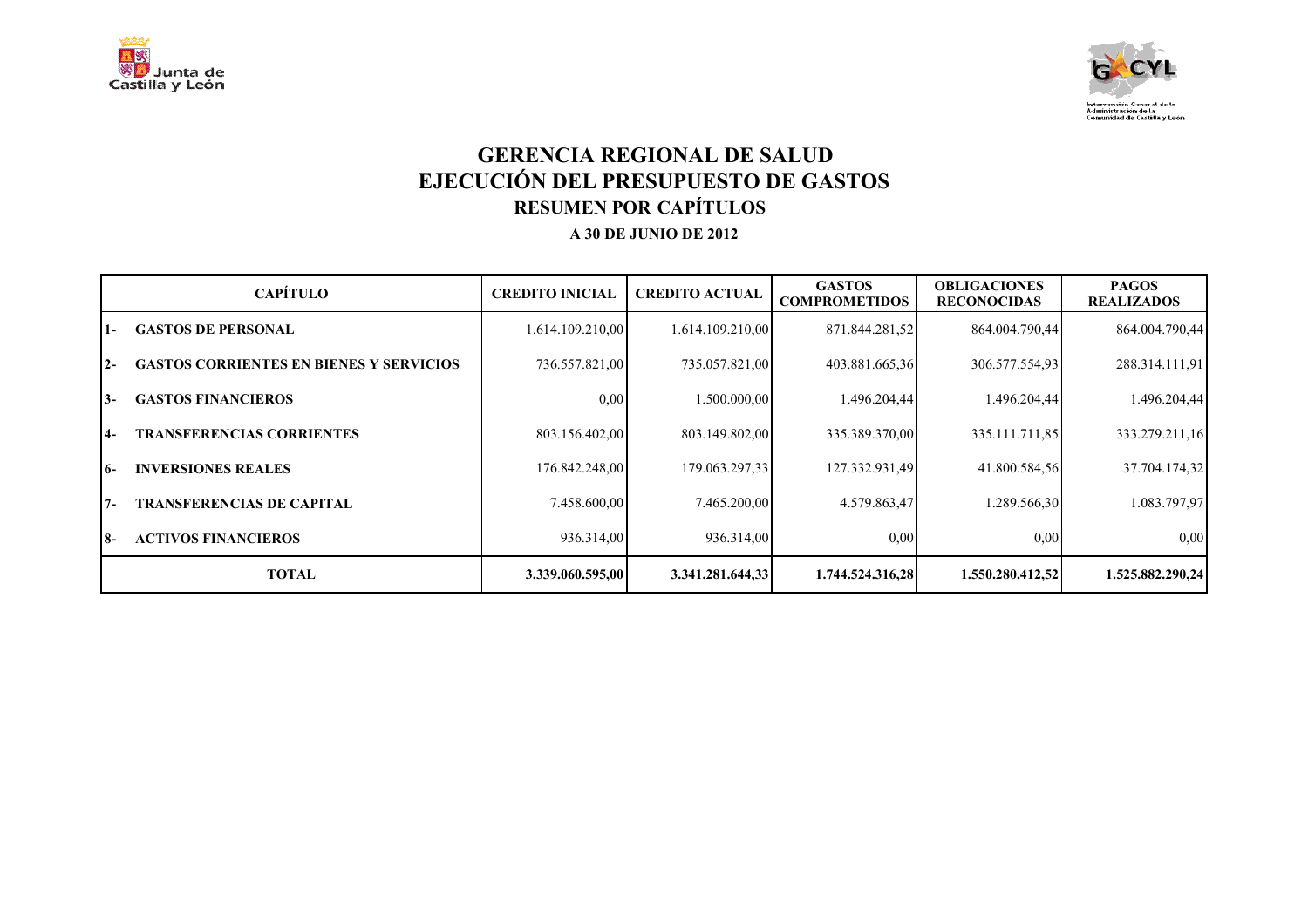



# **SERVICIO PÚBLICO DE EMPLEO EJECUCIÓN DEL PRESUPUESTO DE GASTOS RESUMEN POR CAPÍTULOS**

|       | <b>CAPÍTULO</b>                                | <b>CREDITO INICIAL</b> | <b>CREDITO ACTUAL</b> | <b>GASTOS</b><br><b>COMPROMETIDOS</b> | <b>OBLIGACIONES</b><br><b>RECONOCIDAS</b> | <b>PAGOS</b><br><b>REALIZADOS</b> |
|-------|------------------------------------------------|------------------------|-----------------------|---------------------------------------|-------------------------------------------|-----------------------------------|
| l 1 – | <b>GASTOS DE PERSONAL</b>                      | 32.227.098,00          | 32.227.098.00         | 12.916.570,32                         | 12.916.570,32                             | 12.915.480,28                     |
| $12-$ | <b>GASTOS CORRIENTES EN BIENES Y SERVICIOS</b> | 1.739.537,00           | .821.494,07           | 1.782.261.31                          | 916.203,86                                | 825.974,56                        |
| I4–   | <b>TRANSFERENCIAS CORRIENTES</b>               | 5.126.474.00           | 5.482.244.00          | 2.161.732,86                          | 1.781.628,86                              | 1.772.778,76                      |
| 16-   | <b>INVERSIONES REALES</b>                      | 14.072.184,00          | 19.527.942,47         | 7.572.043.55                          | 6.873.616,66                              | 6.543.162,20                      |
| 17-   | <b>TRANSFERENCIAS DE CAPITAL</b>               | 209.678.780,00         | 205.155.488.79        | 40.780.329,72                         | 23.088.508.73                             | 20.298.983,35                     |
| 18-   | <b>ACTIVOS FINANCIEROS</b>                     | 51.000,00              | 51.000,00             | 46.000.00                             | 46.000,00                                 | 46.000,00                         |
|       | <b>TOTAL</b>                                   | 262.895.073.00         | 264.265.267.33        | 65.258.937.76                         | 45.622.528.43                             | 42.402.379,15                     |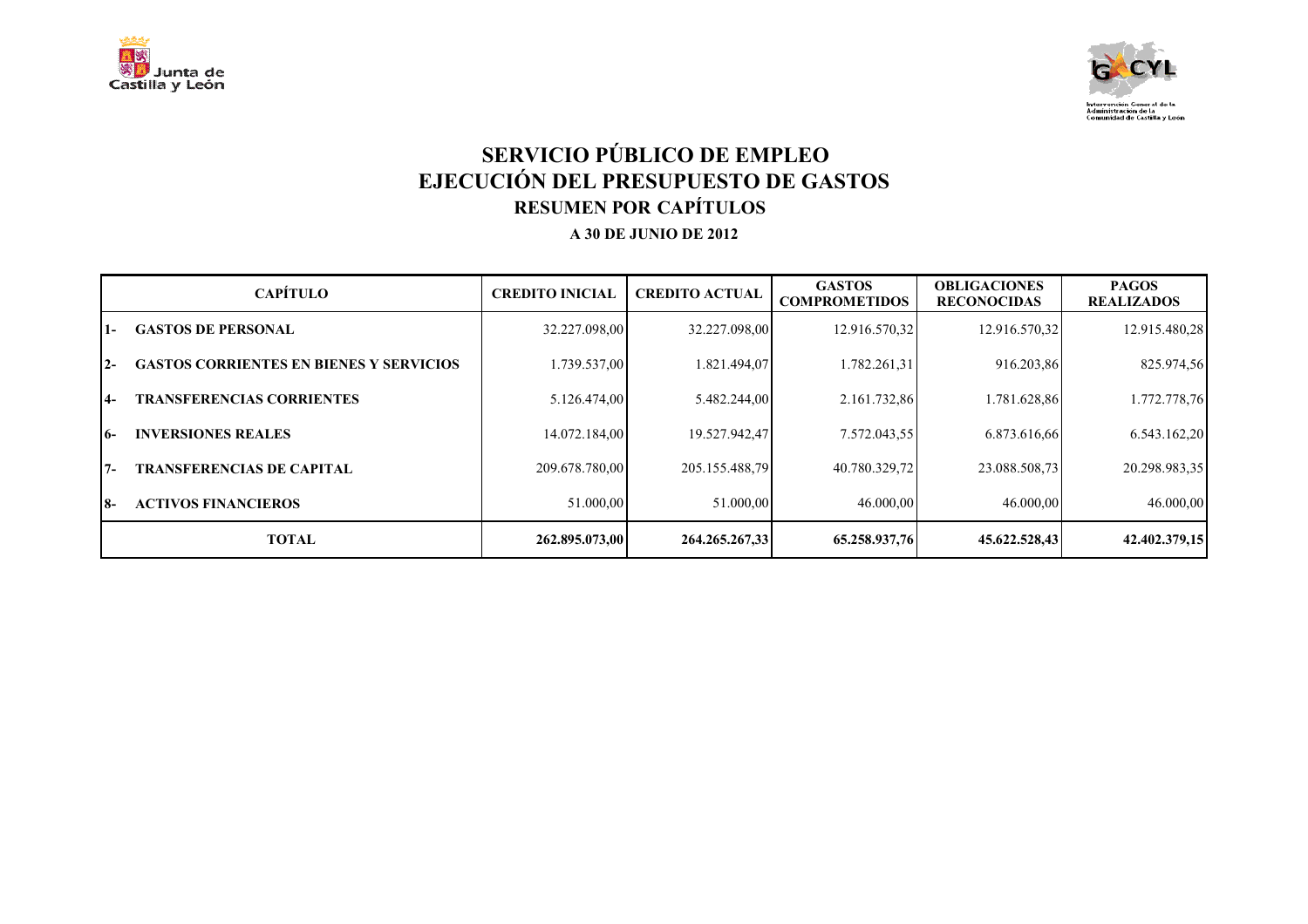



## **GERENCIA DE SERVICIOS SOCIALES EJECUCIÓN DEL PRESUPUESTO DE GASTOS RESUMEN POR CAPÍTULOS**

|       | <b>CAPÍTULO</b>                                | <b>CREDITO INICIAL</b> | <b>CREDITO ACTUAL</b> | <b>GASTOS</b><br><b>COMPROMETIDOS</b> | <b>OBLIGACIONES</b><br><b>RECONOCIDAS</b> | <b>PAGOS</b><br><b>REALIZADOS</b> |
|-------|------------------------------------------------|------------------------|-----------------------|---------------------------------------|-------------------------------------------|-----------------------------------|
| $1-$  | <b>GASTOS DE PERSONAL</b>                      | 189.781.664,00         | 189.829.664,00        | 87.914.822,30                         | 87.799.421,01                             | 87.799.421,01                     |
| $2 -$ | <b>GASTOS CORRIENTES EN BIENES Y SERVICIOS</b> | 162.641.795,00         | 162.713.795,00        | 129.816.458,87                        | 92.387.523,34                             | 77.934.427,71                     |
| $4-$  | <b>TRANSFERENCIAS CORRIENTES</b>               | 420.576.874,00         | 420.576.874,00        | 227.356.780,78                        | 218.637.092,68                            | 181.304.902,20                    |
| $16-$ | <b>INVERSIONES REALES</b>                      | 18.418.903,00          | 18.818.946,94         | 6.918.591,97                          | 4.024.754,05                              | 2.738.758.56                      |
| $7 -$ | <b>TRANSFERENCIAS DE CAPITAL</b>               | 26.229.740,00          | 26.735.643,00         | 22.333.676,90                         | 14.727.638,83                             | 12.895.051,25                     |
| I8-   | <b>ACTIVOS FINANCIEROS</b>                     | 100.000.00             | 100.000.00            | 0,00                                  | 0,00                                      | 0.00                              |
|       | <b>TOTAL</b>                                   | 817.748.976.00         | 818.774.922.94        | 474.340.330.82                        | 417.576.429.91                            | 362.672.560.73                    |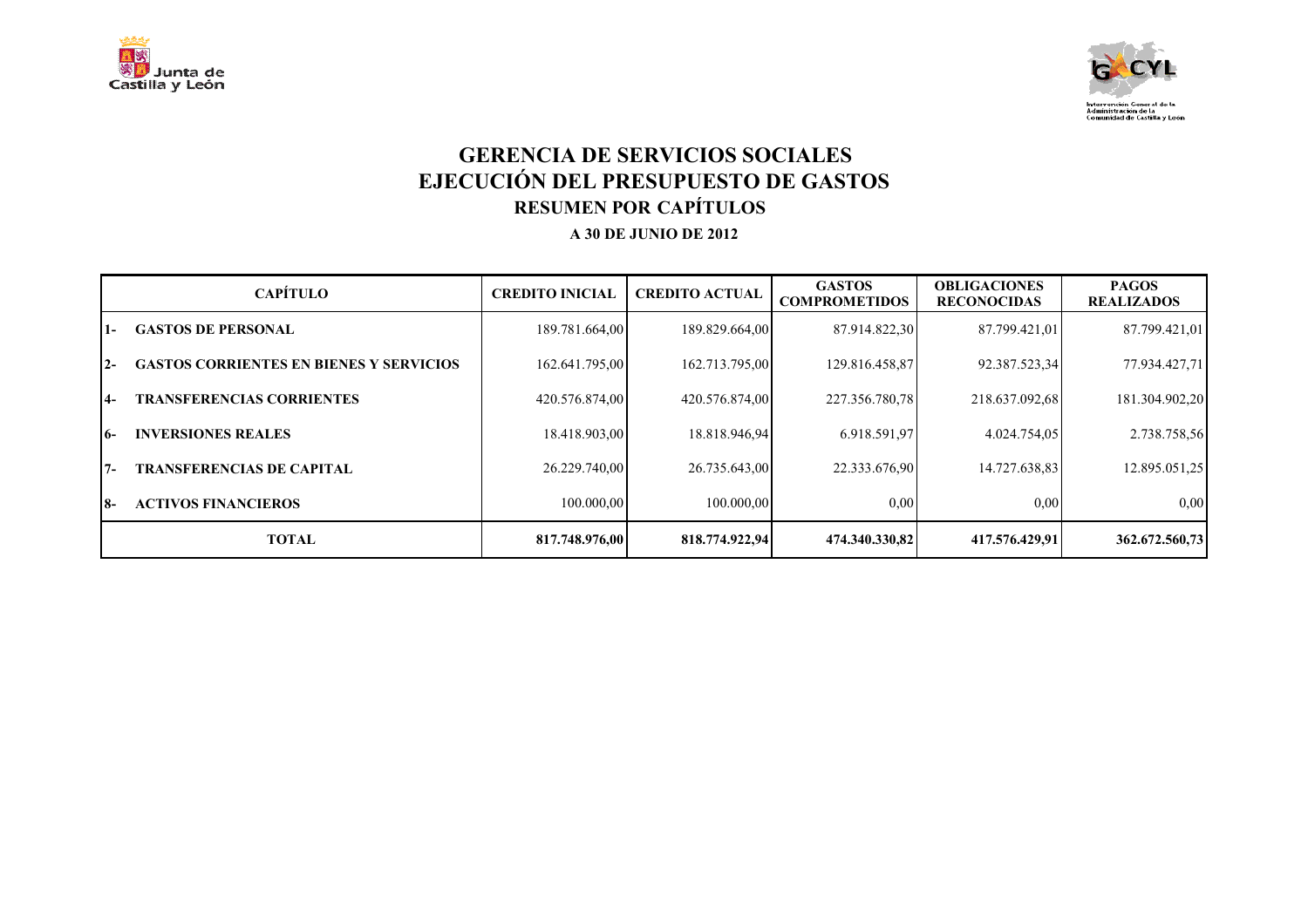



## **INSTITUTO DE LA JUVENTUD DE CASTILLA Y LEON EJECUCIÓN DEL PRESUPUESTO DE GASTOS RESUMEN POR CAPÍTULOS**

|       | <b>CAPÍTULO</b>                                | <b>CREDITO INICIAL</b> | <b>CREDITO ACTUAL</b> | <b>GASTOS</b><br><b>COMPROMETIDOS</b> | <b>OBLIGACIONES</b><br><b>RECONOCIDAS</b> | <b>PAGOS</b><br><b>REALIZADOS</b> |
|-------|------------------------------------------------|------------------------|-----------------------|---------------------------------------|-------------------------------------------|-----------------------------------|
| l 1 – | <b>GASTOS DE PERSONAL</b>                      | 10.694.177.00          | 10.694.177.00         | 8.203.469.84                          | 4.577.213.88                              | 4.577.213,88                      |
| $12-$ | <b>GASTOS CORRIENTES EN BIENES Y SERVICIOS</b> | 4.083.514,00           | 3.788.709.00          | 2.206.589,41                          | 1.084.564,64                              | 896.695,05                        |
| $14-$ | <b>TRANSFERENCIAS CORRIENTES</b>               | 1.025.106,00           | 1.025.106,00          | 103.575,00                            | 103.575,00                                | 103.575,00                        |
| 16-   | <b>INVERSIONES REALES</b>                      | 1.133.529,00           | .591.179,00           | 1.396.826.85                          | 270.204.23                                | 246.205,85                        |
| 18-   | <b>ACTIVOS FINANCIEROS</b>                     | 3.000,00               | 3.000.00              | $0.00\,$                              | 0.00                                      | 0.00                              |
|       | <b>TOTAL</b>                                   | 16.939.326.00          | 17.102.171.00         | 11.910.461.10                         | 6.035.557,75                              | 5.823.689,78                      |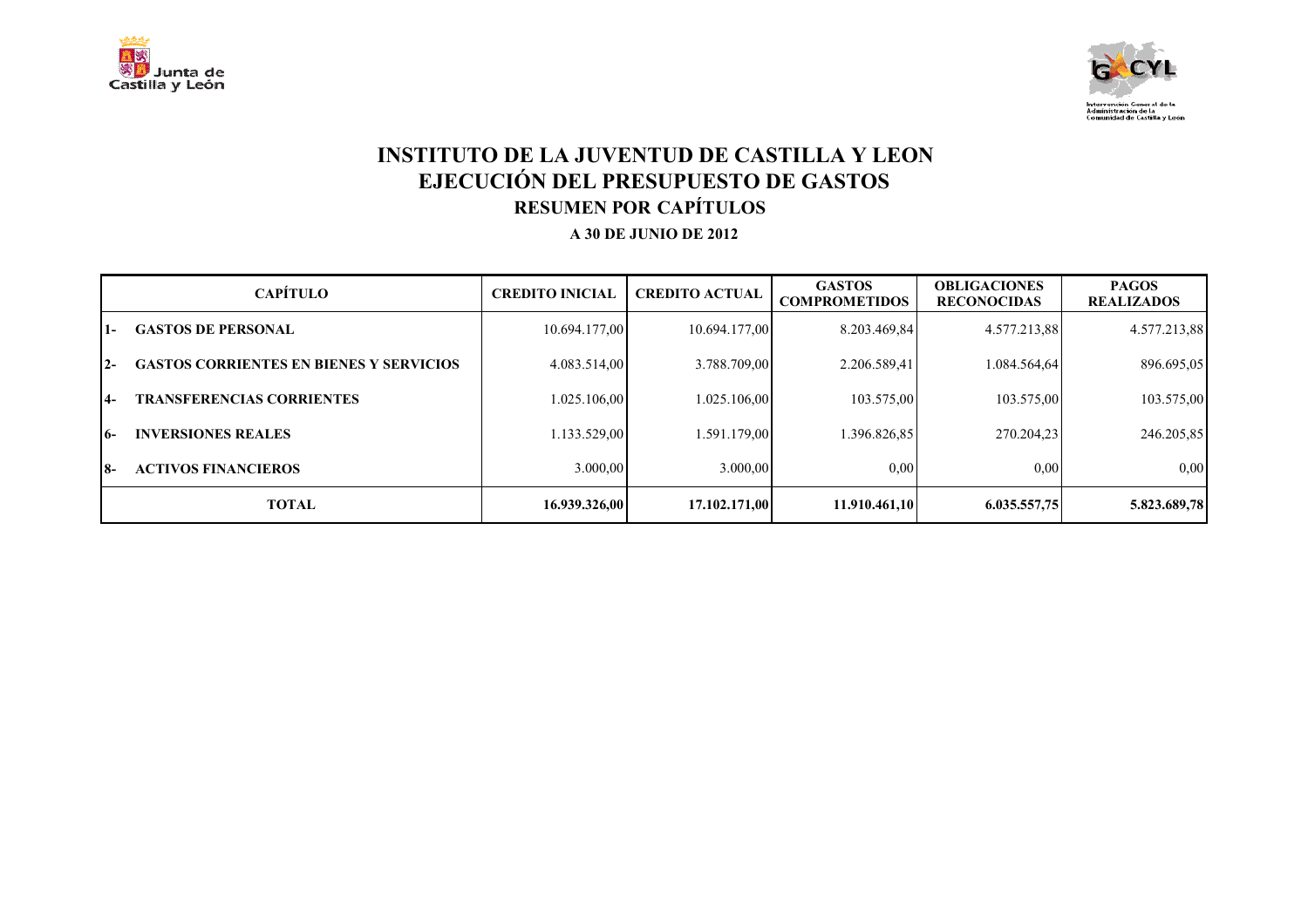



# **INSTITUTO TECNOLÓGICO AGRARIO EJECUCIÓN DEL PRESUPUESTO DE GASTOS RESUMEN POR CAPÍTULOS**

|       | <b>CAPÍTULO</b>                                | <b>CREDITO INICIAL</b> | <b>CREDITO ACTUAL</b> | <b>GASTOS</b><br><b>COMPROMETIDOS</b> | <b>OBLIGACIONES</b><br><b>RECONOCIDAS</b> | <b>PAGOS</b><br><b>REALIZADOS</b> |
|-------|------------------------------------------------|------------------------|-----------------------|---------------------------------------|-------------------------------------------|-----------------------------------|
| $1-$  | <b>GASTOS DE PERSONAL</b>                      | 7.713.743,00           | 7.713.743,00          | 3.930.739,00                          | 3.736.889,73                              | 3.736.889,73                      |
| $2 -$ | <b>GASTOS CORRIENTES EN BIENES Y SERVICIOS</b> | 1.028.186,00           | 1.028.186,00          | 791.490,40                            | 415.733,45                                | 405.595,31                        |
| I3-   | <b>GASTOS FINANCIEROS</b>                      | 1.200.000,00           | 1.200.000,00          | 673.443,76                            | 673.443,76                                | 673.443,76                        |
| $ 4-$ | <b>TRANSFERENCIAS CORRIENTES</b>               | 200.000,00             | 200.000,00            | 0,00                                  | 0.00                                      | 0,00                              |
| 16-   | <b>INVERSIONES REALES</b>                      | 48.638.584,00          | 49.288.584,00         | 39.478.569,94                         | 24.692.643,83                             | 12.163.554,25                     |
| 17-   | <b>TRANSFERENCIAS DE CAPITAL</b>               | 2.000.000,00           | 1.350.000,00          | 0,00                                  | 0,00                                      | 0,00                              |
| I8-   | <b>ACTIVOS FINANCIEROS</b>                     | 76.220.000,00          | 76.220.000,00         | 0.00                                  | 0.00                                      | 0.00                              |
| 19-   | <b>PASIVOS FINANCIEROS</b>                     | 8.000.000,00           | 8.000.000,00          | 0,00                                  | 0.00                                      | 0,00                              |
|       | <b>TOTAL</b>                                   | 145.000.513,00         | 145.000.513,00        | 44.874.243,10                         | 29.518.710,77                             | 16.979.483,05                     |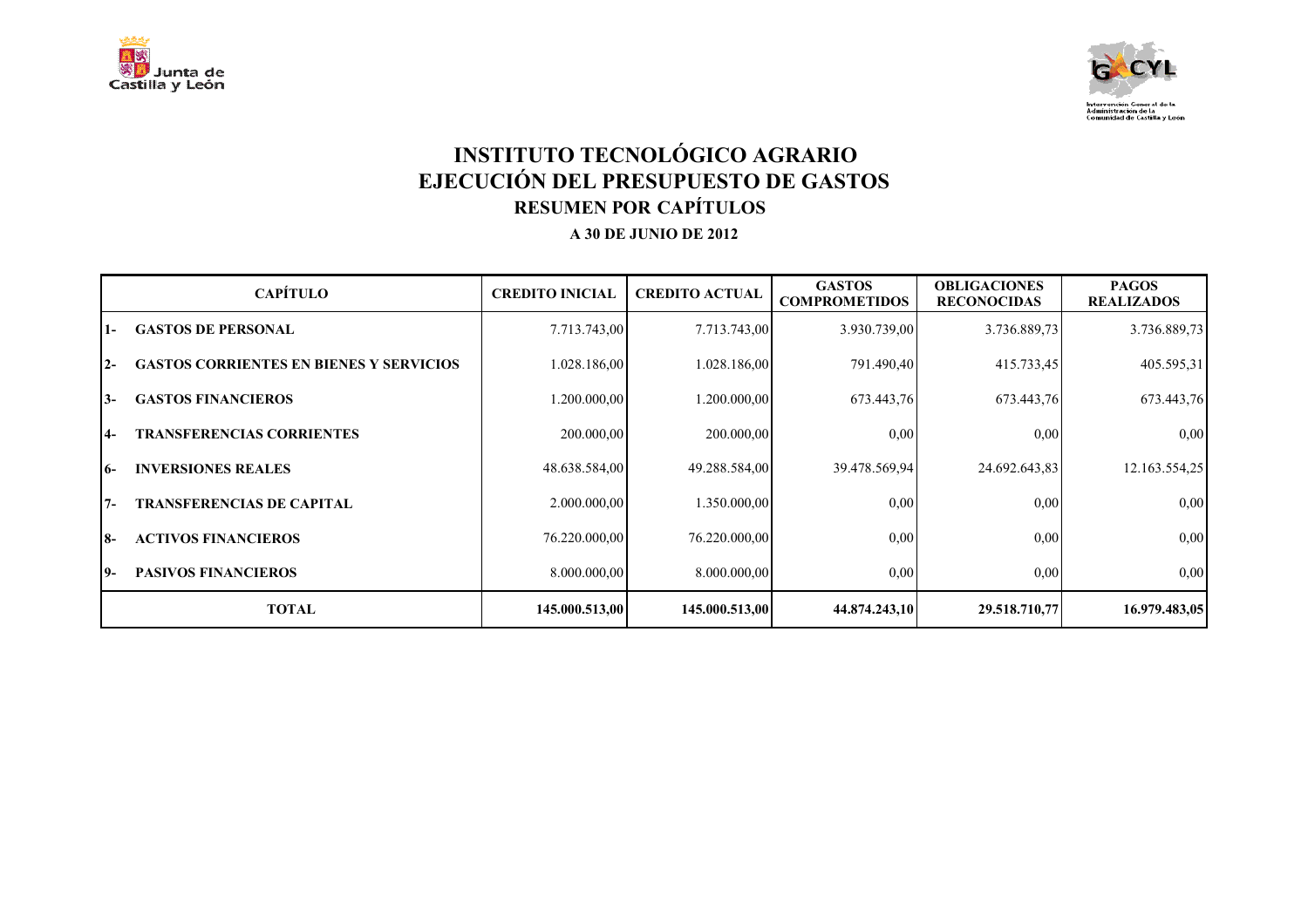



### **AGENCIA DE INNOVACION Y FINANCIACION EMPRESARIAL EJECUCIÓN DEL PRESUPUESTO DE GASTOS RESUMEN POR CAPÍTULOS**

|                 | <b>CAPÍTULO</b>                                | <b>CREDITO INICIAL</b> | <b>CREDITO ACTUAL</b> | <b>GASTOS</b><br><b>COMPROMETIDOS</b> | <b>OBLIGACIONES</b><br><b>RECONOCIDAS</b> | <b>PAGOS</b><br><b>REALIZADOS</b> |
|-----------------|------------------------------------------------|------------------------|-----------------------|---------------------------------------|-------------------------------------------|-----------------------------------|
| $\overline{1}$  | <b>GASTOS DE PERSONAL</b>                      | 6.818.400,00           | 6.818.400,00          | 4.443.316.78                          | 4.443.316.78                              | 4.443.316,78                      |
| $2 -$           | <b>GASTOS CORRIENTES EN BIENES Y SERVICIOS</b> | 1.509.839,00           | 1.509.839,00          | 1.149.310,80                          | 566.459,27                                | 566.459,27                        |
| $3-$            | <b>GASTOS FINANCIEROS</b>                      | 520.945,00             | 520.945,00            | 123.512,06                            | 123.512,06                                | 123.512,06                        |
| $\overline{14}$ | <b>TRANSFERENCIAS CORRIENTES</b>               | 180.199,00             | 180.199,00            | 0,00                                  | 0.00                                      | 0,00                              |
| 16-             | <b>INVERSIONES REALES</b>                      | 1.108.590,00           | 1.108.590,00          | 359.716.25                            | 257.643,07                                | 257.643,07                        |
| $7 -$           | <b>TRANSFERENCIAS DE CAPITAL</b>               | 73.174.559,00          | 80.974.559,00         | 53.190.416,56                         | 48.774.411,95                             | 8.672.665,45                      |
| 18-             | <b>ACTIVOS FINANCIEROS</b>                     | 92.012.000,00          | 92.012.000,00         | 23.716.297,00                         | 23.382.346,00                             | 23.382.346,00                     |
|                 | <b>TOTAL</b>                                   | 175.324.532,00         | 183.124.532,00        | 82.982.569,45                         | 77.547.689,13                             | 37.445.942,63                     |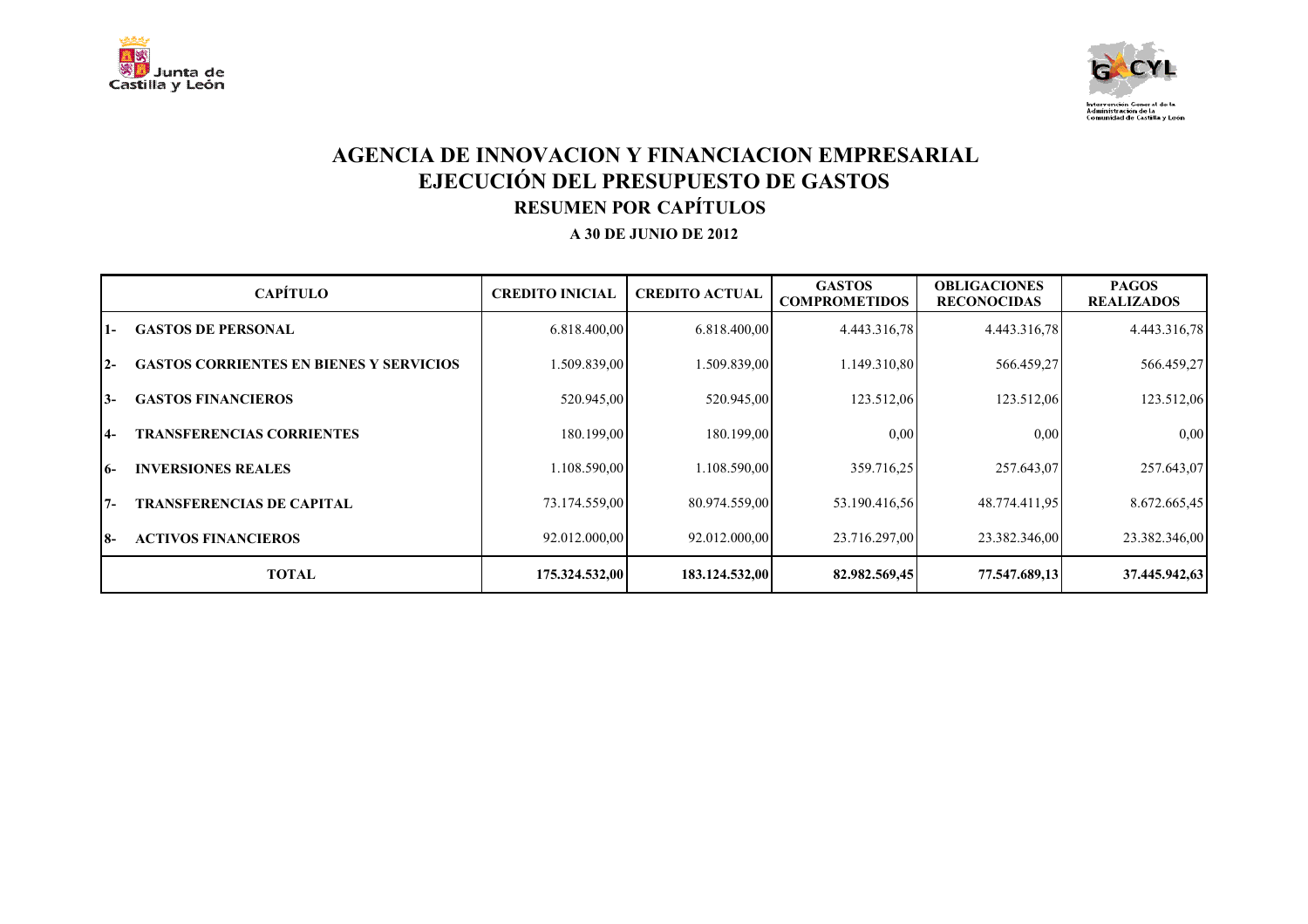



## **ENTE REGIONAL DE LA ENERGÍA EJECUCIÓN DEL PRESUPUESTO DE GASTOS RESUMEN POR CAPÍTULOS**

|       | <b>CAPÍTULO</b>                                | <b>CREDITO INICIAL</b> | <b>CREDITO ACTUAL</b> | <b>GASTOS</b><br><b>COMPROMETIDOS</b> | <b>OBLIGACIONES</b><br><b>RECONOCIDAS</b> | <b>PAGOS</b><br><b>REALIZADOS</b> |
|-------|------------------------------------------------|------------------------|-----------------------|---------------------------------------|-------------------------------------------|-----------------------------------|
| 1-    | <b>GASTOS DE PERSONAL</b>                      | 947.368,00             | 1.041.693,00          | 581.489,48                            | 581.489,48                                | 581.489,48                        |
| $2 -$ | <b>GASTOS CORRIENTES EN BIENES Y SERVICIOS</b> | 664.762,00             | 664.762,00            | 610.346.42                            | 472.503,30                                | 455.054,89                        |
| $14-$ | <b>TRANSFERENCIAS CORRIENTES</b>               | 5.571,00               | 5.571,00              | 0.00                                  | 0.00                                      | 0,00                              |
| 16-   | <b>INVERSIONES REALES</b>                      | 1.492.322,00           | 3.847.136,00          | 2.973.755,67                          | 2.412.076,70                              | 1.456.072.25                      |
| 18-   | <b>ACTIVOS FINANCIEROS</b>                     | 75.000.00              | 75,000,00             | 0,00                                  | 0,00                                      | 0,00                              |
|       | <b>TOTAL</b>                                   | 3.185.023.00           | 5.634.162,00          | 4.165.591,57                          | 3.466.069.48                              | 2.492.616,62                      |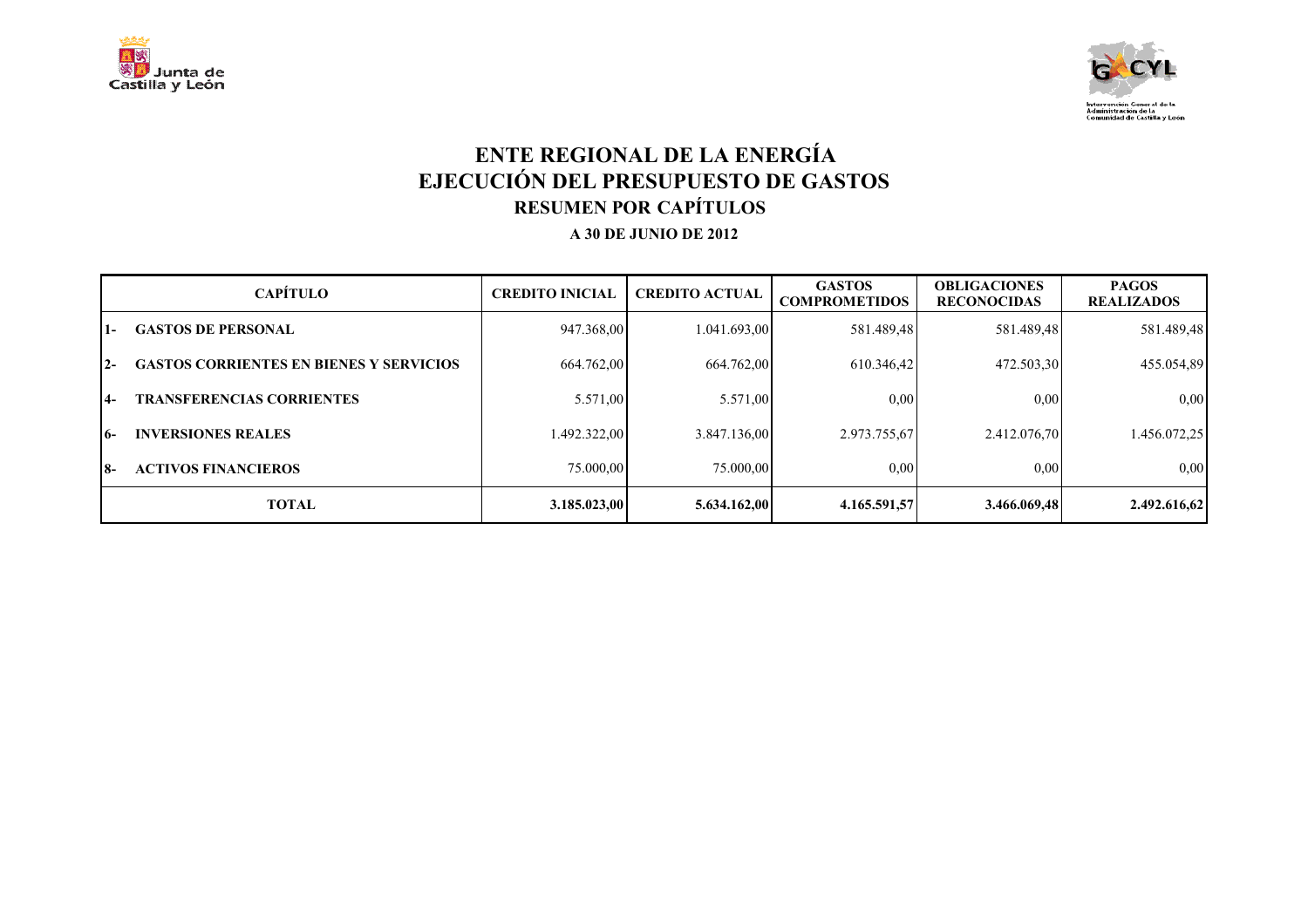



# **CONSEJO ECONÓMICO Y SOCIAL EJECUCIÓN DEL PRESUPUESTO DE GASTOS RESUMEN POR CAPÍTULOS**

|            | <b>CAPÍTULO</b>                                | <b>CREDITO INICIAL</b> | <b>CREDITO ACTUAL</b> | <b>GASTOS</b><br><b>COMPROMETIDOS</b> | <b>OBLIGACIONES</b><br><b>RECONOCIDAS</b> | <b>PAGOS</b><br><b>REALIZADOS</b> |
|------------|------------------------------------------------|------------------------|-----------------------|---------------------------------------|-------------------------------------------|-----------------------------------|
| l 1 –      | <b>GASTOS DE PERSONAL</b>                      | 897.148,00             | 897.148,00            | 801.611,64                            | 424.184,64                                | 424.184,64                        |
| $12-$      | <b>GASTOS CORRIENTES EN BIENES Y SERVICIOS</b> | 542.931,00             | 542.931,00            | 334.522,74                            | 312.822,74                                | 309.976,59                        |
| <b>14-</b> | <b>TRANSFERENCIAS CORRIENTES</b>               | 219.753,00             | 219.753,00            | 168.000,66                            | 158.436,00                                | 158.436,00                        |
| 16-        | <b>INVERSIONES REALES</b>                      | 27.758,00              | 27.758,00             | 0,00                                  | 0.00                                      | 0,00                              |
| 17-        | <b>TRANSFERENCIAS DE CAPITAL</b>               | 165.137,00             | 165.137,00            | 165.137.00                            | 144.490.06                                | 133.690,06                        |
|            | <b>TOTAL</b>                                   | 1.852.727,00           | 1.852.727.00          | 1.469.272,04                          | 1.039.933,44                              | 1.026.287,29                      |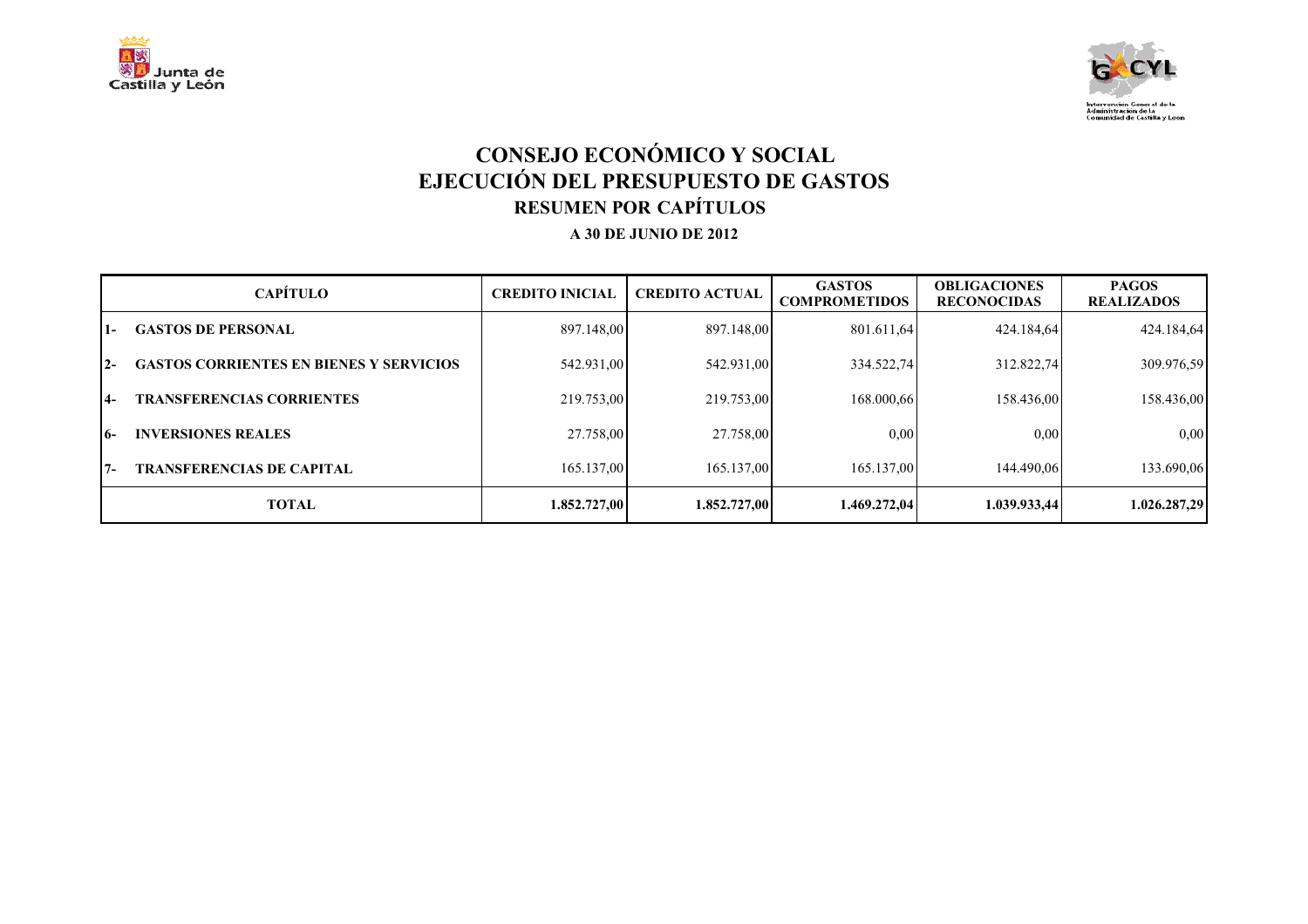



## **INSTITUTO DE LA SEGURIDAD Y SALUD LABORAL EJECUCIÓN DEL PRESUPUESTO DE GASTOS RESUMEN POR CAPÍTULOS**

|       | <b>CAPÍTULO</b>                                | <b>CREDITO INICIAL</b> | <b>CREDITO ACTUAL</b> | <b>GASTOS</b><br><b>COMPROMETIDOS</b> | <b>OBLIGACIONES</b><br><b>RECONOCIDAS</b> | <b>PAGOS</b><br><b>REALIZADOS</b> |
|-------|------------------------------------------------|------------------------|-----------------------|---------------------------------------|-------------------------------------------|-----------------------------------|
| $12-$ | <b>GASTOS CORRIENTES EN BIENES Y SERVICIOS</b> | 187.168,00             | 187.168,00            | 103.638,07                            | 65.910.57                                 | 60.183,77                         |
| 16-   | <b>INVERSIONES REALES</b>                      | 341.495,00             | 341.495,00            | 10.803,08                             | 10.803,08                                 | 10.803,08                         |
|       | TOTAL                                          | 528.663,00             | 528.663.00            | 114,441,15                            | 76.713.65                                 | 70.986,85                         |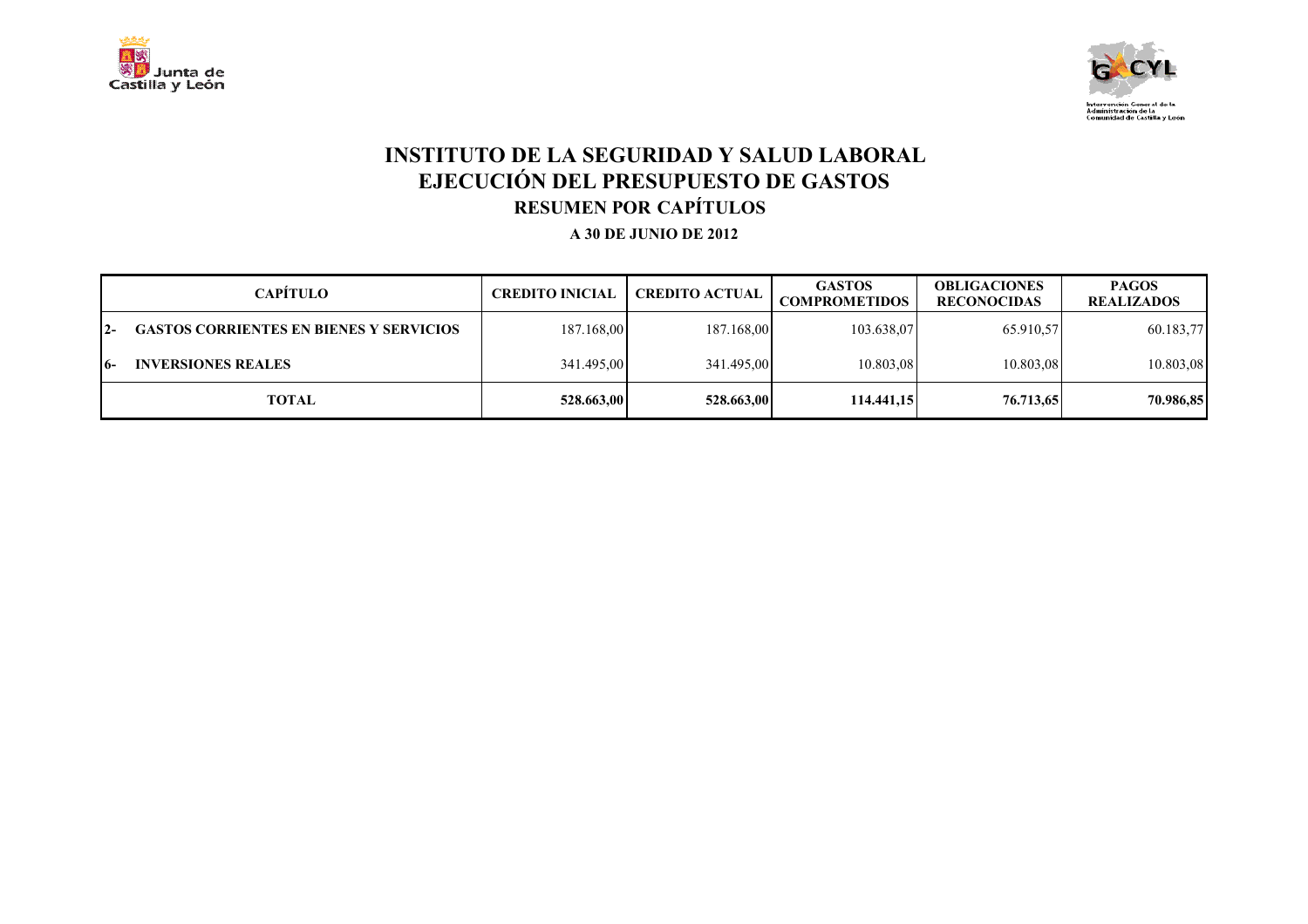



# **ADMINISTRACIÓN GENERAL EJECUCIÓN DEL PRESUPUESTO DE INGRESOS RESUMEN POR CAPÍTULOS**

|       | <b>CAPÍTULO</b>                                 | <b>PRESUPUESTO</b><br><b>INICIAL</b> | <b>MODIFICACIONES</b> | <b>PRESUPUESTO</b><br><b>DEFINITIVO</b> | <b>DERECHOS</b><br><b>LIQUIDADOS</b> | <b>INGRESOS</b><br><b>REALIZADOS</b> |
|-------|-------------------------------------------------|--------------------------------------|-----------------------|-----------------------------------------|--------------------------------------|--------------------------------------|
| 1-    | <b>IMPUESTOS DIRECTOS</b>                       | 2.009.602.580,00                     | 0.00                  | 2.009.602.580,00                        | 987.402.534,42                       | 969.661.822,69                       |
| $12-$ | <b>IMPUESTOS INDIRECTOS</b>                     | 2.856.432.120,00                     | 0,00                  | 2.856.432.120,00                        | 1.352.169.771,16                     | 1.338.936.156,71                     |
| $3-$  | <b>TASAS, PRECIOS PUBLICOS Y OTROS INGRESOS</b> | 202.262.149,00                       | 0.00                  | 202.262.149,00                          | 70.361.744,76                        | 35.587.299,78                        |
| $4-$  | <b>TRANSFERENCIAS CORRIENTES</b>                | 2.477.739.876,00                     | 14.002.437,99         | 2.491.742.313.99                        | 824.482.881,31                       | 823.506.520,63                       |
| 15-   | <b>INGRESOS PATRIMONIALES</b>                   | 22.532.973,00                        | 0.00                  | 22.532.973,00                           | 12.401.409,48                        | 12.347.994,24                        |
| 16-   | <b>ENAJENACION DE INVERSIONES REALES</b>        | 117.901.221,00                       | 0,00                  | 117.901.221,00                          | 8.690.175,23                         | 8.072.439,59                         |
| $7 -$ | <b>TRANSFERENCIAS CAPITAL</b>                   | 319.379.589,00                       | 19.812.476,05         | 339.192.065,05                          | 140.913.049.45                       | 98.608.895,56                        |
| I8-   | <b>ACTIVOS FINANCIEROS</b>                      | 2.610.000,00                         | 0,00                  | 2.610.000,00                            | 1.069.073.95                         | 1.069.073,95                         |
| 19-   | <b>PASIVOS FINANCIEROS</b>                      | 1.001.192.205,00                     | 0,00                  | 1.001.192.205,00                        | 623.000.000,00                       | 622.675.000,00                       |
|       | <b>TOTAL</b>                                    | 9.009.652.713,00                     | 33.814.914,04         | 9.043.467.627,04                        | 4.020.490.639,76                     | 3.910.465.203,15                     |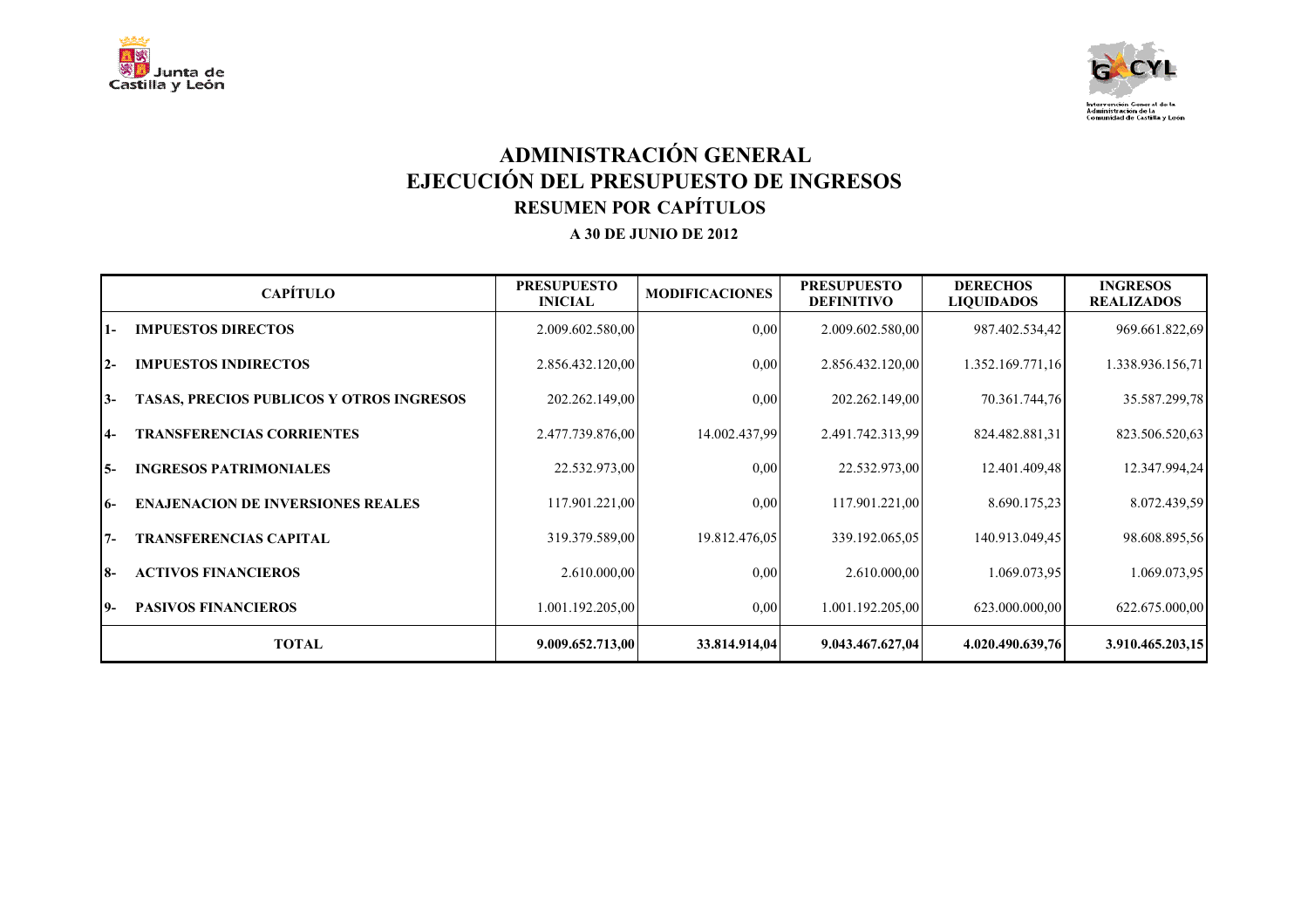



## **GERENCIA REGIONAL DE SALUD EJECUCIÓN DEL PRESUPUESTO DE INGRESOS RESUMEN POR CAPÍTULOS**

|       | <b>CAPÍTULO</b>                                 | <b>PRESUPUESTO</b><br><b>INICIAL</b> | <b>MODIFICACIONES</b> | <b>PRESUPUESTO</b><br><b>DEFINITIVO</b> | <b>DERECHOS</b><br><b>LIQUIDADOS</b> | <b>INGRESOS</b><br><b>REALIZADOS</b> |
|-------|-------------------------------------------------|--------------------------------------|-----------------------|-----------------------------------------|--------------------------------------|--------------------------------------|
| $3-$  | <b>TASAS, PRECIOS PUBLICOS Y OTROS INGRESOS</b> | 32.477.562,00                        | 0,00                  | 32.477.562,00                           | 17.243.779.93                        | 17.243.779,93                        |
| $4-$  | <b>TRANSFERENCIAS CORRIENTES</b>                | 3.119.119.410,00                     | 0,00                  | 3.119.119.410,00                        | 1.562.558.283,95                     | 1.423.654.669,66                     |
| I5-   | <b>INGRESOS PATRIMONIALES</b>                   | 2.226.461.00                         | 0,00                  | 2.226.461.00                            | 655.296,22                           | 655.296,22                           |
| $16-$ | <b>ENAJENACION DE INVERSIONES REALES</b>        | 0.00                                 | 0,00                  | 0.00                                    | 193.793,46                           | 193.793,46                           |
| $7 -$ | <b>TRANSFERENCIAS CAPITAL</b>                   | 184.300.848,00                       | 2.221.049.33          | 186.521.897,33                          | 79.013.069,33                        | 79.013.069.33                        |
| I8-   | <b>ACTIVOS FINANCIEROS</b>                      | 936.314,00                           | 0,00                  | 936.314,00                              | 186.572,54                           | 186.572,54                           |
|       | <b>TOTAL</b>                                    | 3.339.060.595,00                     | 2.221.049.33          | 3.341.281.644.33                        | 1.659.850.795.43                     | 1.520.947.181.14                     |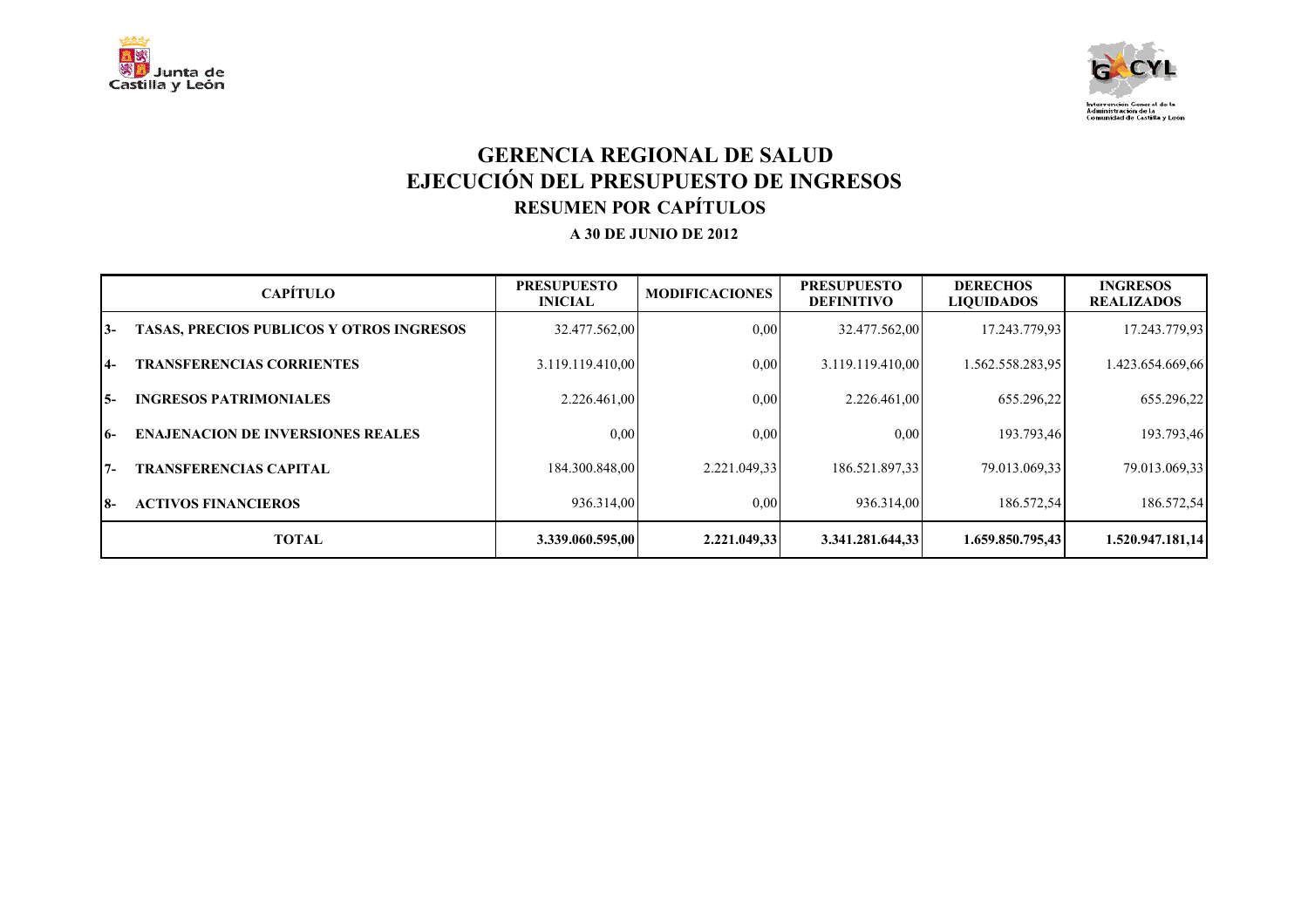



## **SERVICIO PÚBLICO DE EMPLEO EJECUCIÓN DEL PRESUPUESTO DE INGRESOS RESUMEN POR CAPÍTULOS**

|       | <b>CAPÍTULO</b>                                 | <b>PRESUPUESTO</b><br><b>INICIAL</b> | <b>MODIFICACIONES</b> | <b>PRESUPUESTO</b><br><b>DEFINITIVO</b> | <b>DERECHOS</b><br><b>LIQUIDADOS</b> | <b>INGRESOS</b><br><b>REALIZADOS</b> |
|-------|-------------------------------------------------|--------------------------------------|-----------------------|-----------------------------------------|--------------------------------------|--------------------------------------|
| $3-$  | <b>TASAS, PRECIOS PUBLICOS Y OTROS INGRESOS</b> | 500.000,00                           | 0.00                  | 500.000,00                              | 568.842,04                           | 302.718,66                           |
| $4-$  | <b>TRANSFERENCIAS CORRIENTES</b>                | 38.093.106.00                        | 355.770.00            | 38.448.876,00                           | 10.015.737,70                        | 8.241.658,74                         |
| I5-   | <b>INGRESOS PATRIMONIALES</b>                   | 500.000,00                           | 0,00                  | 500,000,00                              | 69.921,12                            | 69.534,12                            |
| $16-$ | <b>ENAJENACION DE INVERSIONES REALES</b>        | 1.717.263,00                         | 0,00                  | 1.717.263.00                            | 5.958.324,62                         | 3.453.290,32                         |
| $7 -$ | <b>TRANSFERENCIAS CAPITAL</b>                   | 222.034.704,00                       | 1.014.424,33          | 223.049.128.33                          | 40.282.206,11                        | 28.440.612,40                        |
| I8-   | <b>ACTIVOS FINANCIEROS</b>                      | 50.000,00                            | 0,00                  | 50,000,00                               | 118,24                               | 118,24                               |
|       | <b>TOTAL</b>                                    | 262.895.073.00                       | 1.370.194.33          | 264.265.267.33                          | 56.895.149.83                        | 40.507.932,48                        |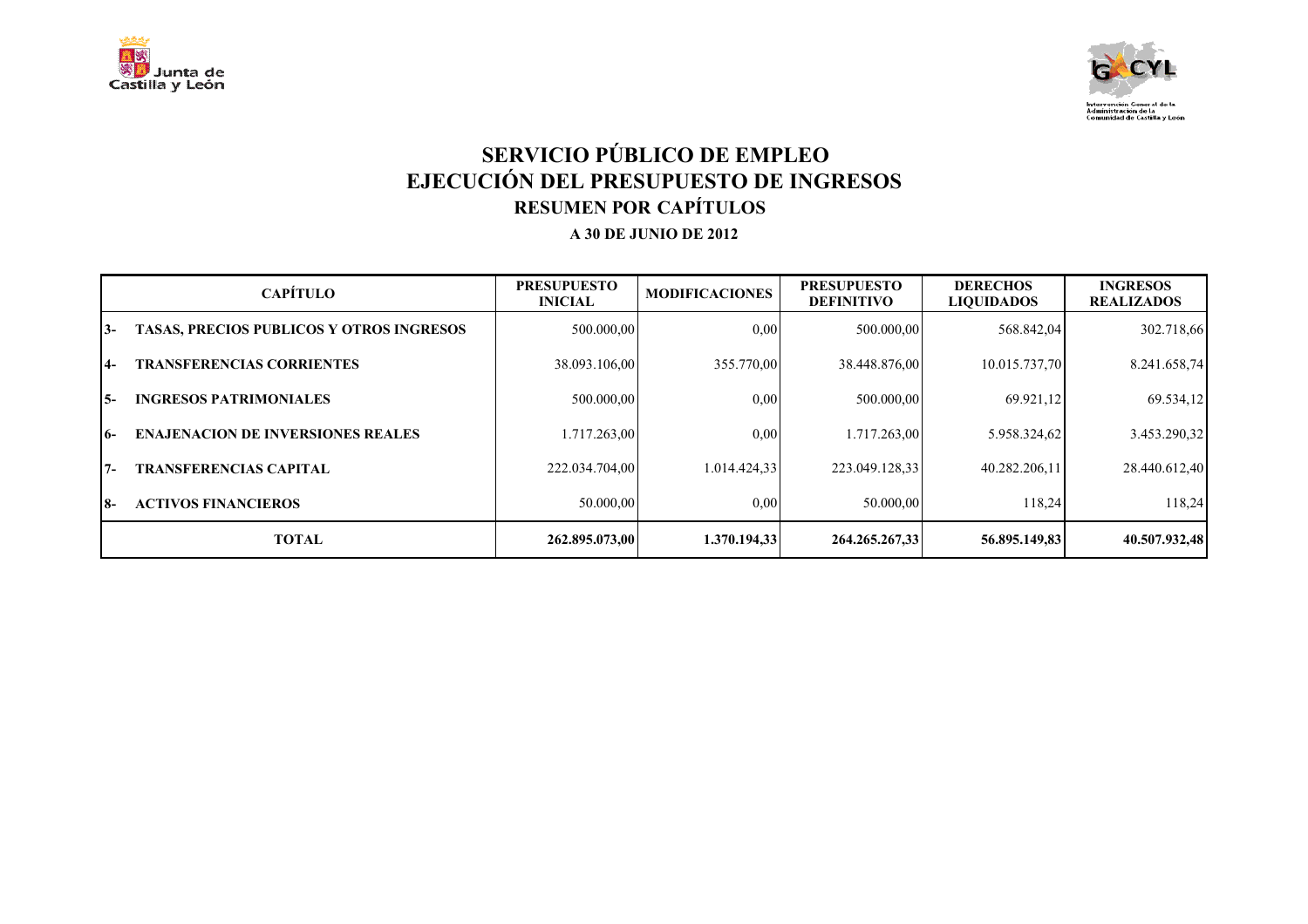



## **GERENCIA DE SERVICIOS SOCIALES EJECUCIÓN DEL PRESUPUESTO DE INGRESOS RESUMEN POR CAPÍTULOS**

|       | <b>CAPÍTULO</b>                                 | <b>PRESUPUESTO</b><br><b>INICIAL</b> | <b>MODIFICACIONES</b> | <b>PRESUPUESTO</b><br><b>DEFINITIVO</b> | <b>DERECHOS</b><br><b>LIQUIDADOS</b> | <b>INGRESOS</b><br><b>REALIZADOS</b> |
|-------|-------------------------------------------------|--------------------------------------|-----------------------|-----------------------------------------|--------------------------------------|--------------------------------------|
| $3-$  | <b>TASAS, PRECIOS PUBLICOS Y OTROS INGRESOS</b> | 39.355.000,00                        | 0,00                  | 39.355.000,00                           | 14.080.234,94                        | 10.058.772,40                        |
| $4-$  | <b>TRANSFERENCIAS CORRIENTES</b>                | 733.595.333,00                       | 120.000.00            | 733.715.333,00                          | 386.615.417,32                       | 324.748.011,14                       |
| I 5-  | <b>INGRESOS PATRIMONIALES</b>                   | 50.000,00                            | 0.00                  | 50.000.00                               | 73.953,61                            | 73.953,61                            |
| $16-$ | <b>ENAJENACION DE INVERSIONES REALES</b>        | 0.00                                 | 0,00                  | 0.00                                    | 111.677.71                           | 108.755,02                           |
| $7 -$ | <b>TRANSFERENCIAS CAPITAL</b>                   | 44.648.643.00                        | 905.946.94            | 45.554.589,94                           | 22.152.093,44                        | 16.165.000,00                        |
| I8-   | <b>ACTIVOS FINANCIEROS</b>                      | 100,000,00                           | 0,00                  | 100.000.00                              | 0.00                                 | 0.00                                 |
|       | <b>TOTAL</b>                                    | 817.748.976.00                       | 1.025.946.94          | 818.774.922.94                          | 423.033.377.02                       | 351.154.492.17                       |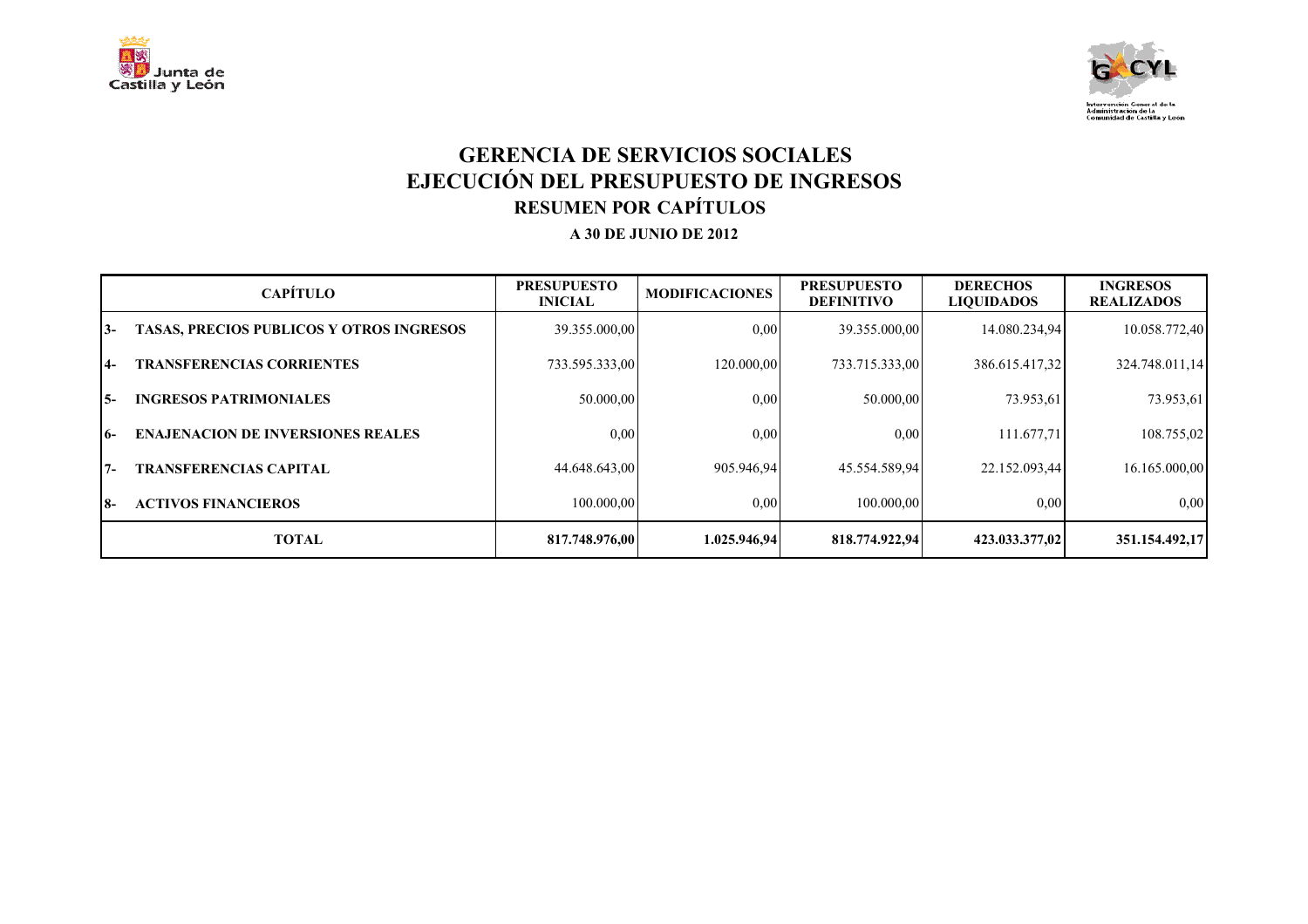



## **INSTITUTO DE LA JUVENTUD DE CASTILLA Y LEON EJECUCIÓN DEL PRESUPUESTO DE INGRESOS RESUMEN POR CAPÍTULOS**

|     | <b>CAPÍTULO</b>                                 | <b>PRESUPUESTO</b><br><b>INICIAL</b> | <b>MODIFICACIONES</b> | <b>PRESUPUESTO</b><br><b>DEFINITIVO</b> | <b>DERECHOS</b><br><b>LIQUIDADOS</b> | <b>INGRESOS</b><br><b>REALIZADOS</b> |
|-----|-------------------------------------------------|--------------------------------------|-----------------------|-----------------------------------------|--------------------------------------|--------------------------------------|
| 13- | <b>TASAS, PRECIOS PUBLICOS Y OTROS INGRESOS</b> | 3.606.761,00                         | 0,00                  | 3.606.761,00                            | 2.089.785.52                         | 1.993.763,66                         |
| 14- | <b>TRANSFERENCIAS CORRIENTES</b>                | 12.154.470,00                        | 0.00                  | 12.154.470,00                           | 6.077.220,00                         | 3.488.655,00                         |
| I5- | <b>INGRESOS PATRIMONIALES</b>                   | 9.000,00                             | 0,00                  | 9.000,00                                | 5.381,65                             | 5.381,65                             |
| 16- | <b>ENAJENACION DE INVERSIONES REALES</b>        | 0.00                                 | 0,00                  | 0.00                                    | 797,83                               | 0,00                                 |
| 17- | <b>TRANSFERENCIAS CAPITAL</b>                   | 1.166.095,00                         | 162.845,00            | 1.328.940,00                            | 647.215,00                           | 291.510,00                           |
| I8- | <b>ACTIVOS FINANCIEROS</b>                      | 3.000.00                             | 0,00                  | 3.000.00                                | 0.00                                 | 0.00                                 |
|     | <b>TOTAL</b>                                    | 16.939.326.00                        | 162.845,00            | 17.102.171.00                           | 8.820.400.00                         | 5.779.310,31                         |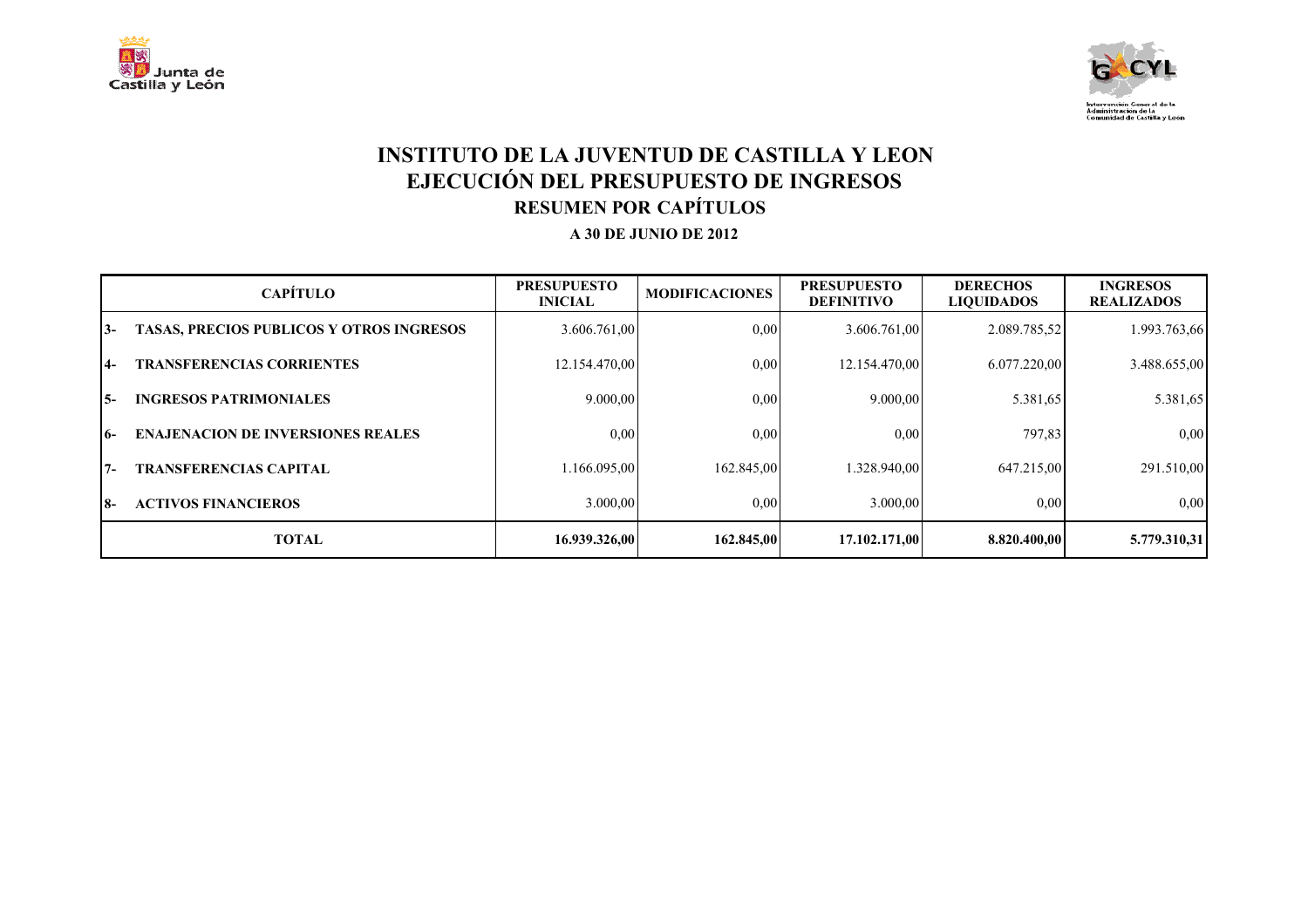



## **INSTITUTO TECNOLÓGICO AGRARIO EJECUCIÓN DEL PRESUPUESTO DE INGRESOS RESUMEN POR CAPÍTULOS**

|           | <b>CAPÍTULO</b>                                 | <b>PRESUPUESTO</b><br><b>INICIAL</b> | <b>MODIFICACIONES</b> | <b>PRESUPUESTO</b><br><b>DEFINITIVO</b> | <b>DERECHOS</b><br><b>LIQUIDADOS</b> | <b>INGRESOS</b><br><b>REALIZADOS</b> |
|-----------|-------------------------------------------------|--------------------------------------|-----------------------|-----------------------------------------|--------------------------------------|--------------------------------------|
| $3-$      | <b>TASAS, PRECIOS PUBLICOS Y OTROS INGRESOS</b> | 1.390.000,00                         | 0,00                  | .390.000.00                             | 677.697,36                           | 69.660,65                            |
| <b>4-</b> | <b>TRANSFERENCIAS CORRIENTES</b>                | 7.401.929,00                         | 0,00                  | 7.401.929,00                            | 1.850.482,26                         | 1.850.482,26                         |
| I5-       | <b>INGRESOS PATRIMONIALES</b>                   | 1.350.000.00                         | 0,00                  | .350.000.00                             | 920.775.88                           | 883.092,86                           |
| $7 -$     | <b>TRANSFERENCIAS CAPITAL</b>                   | 55.848.584,00                        | 0,00                  | 55.848.584,00                           | 10.885.983,37                        | 10.831.411,37                        |
| <b>8-</b> | <b>ACTIVOS FINANCIEROS</b>                      | 4.010.000.00                         | 0,00                  | 4.010.000.00                            | 0,00                                 | 0,00                                 |
| 19-       | <b>PASIVOS FINANCIEROS</b>                      | 75.000.000,00                        | 0,00                  | 75.000.000,00                           | 0.00                                 | 0,00                                 |
|           | <b>TOTAL</b>                                    | 145.000.513.00                       | 0.00                  | 145.000.513.00                          | 14.334.938.87                        | 13.634.647,14                        |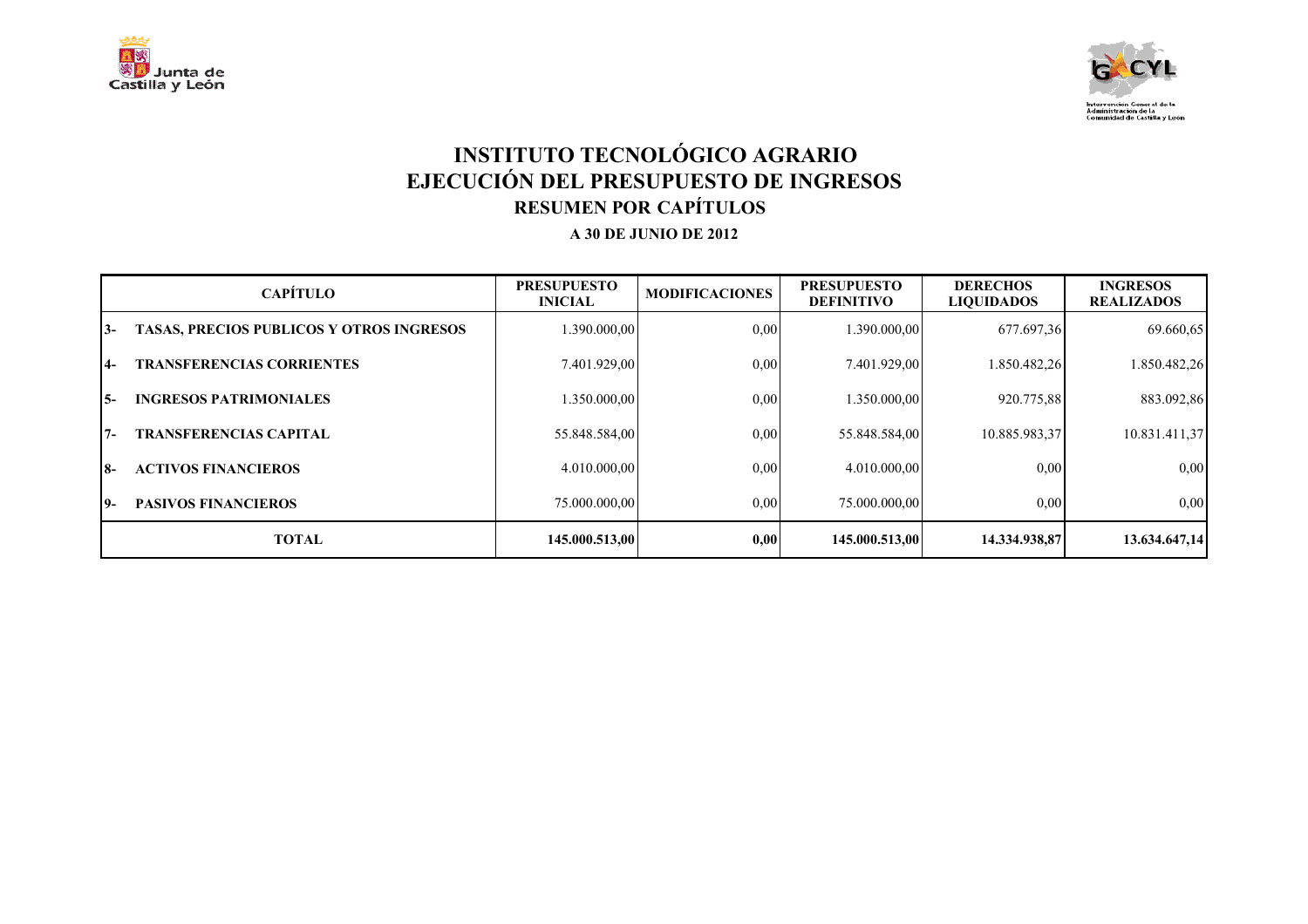



### **AGENCIA DE INNOVACION Y FINANCIACION EMPRESARIAL EJECUCIÓN DEL PRESUPUESTO DE INGRESOS RESUMEN POR CAPÍTULOS**

|       | <b>CAPÍTULO</b>                                 | <b>PRESUPUESTO</b><br><b>INICIAL</b> | <b>MODIFICACIONES</b> | <b>PRESUPUESTO</b><br><b>DEFINITIVO</b> | <b>DERECHOS</b><br><b>LIQUIDADOS</b> | <b>INGRESOS</b><br><b>REALIZADOS</b> |
|-------|-------------------------------------------------|--------------------------------------|-----------------------|-----------------------------------------|--------------------------------------|--------------------------------------|
| $3-$  | <b>TASAS, PRECIOS PUBLICOS Y OTROS INGRESOS</b> | 0.00                                 | 0.00                  | 0,00                                    | 87.012,78                            | 87.012,78                            |
| $4-$  | <b>TRANSFERENCIAS CORRIENTES</b>                | 9.014.383,00                         | 0.00                  | 9.014.383,00                            | 3.004.794,32                         | 3.004.794,32                         |
| I 5-  | <b>INGRESOS PATRIMONIALES</b>                   | 15.000,00                            | 0.00                  | 15.000,00                               | 581.886,57                           | 581.886,57                           |
| 16-   | <b>ENAJENACION DE INVERSIONES REALES</b>        | 0,00                                 | 0.00                  | 0,00                                    | 140.426,38                           | 140.426,38                           |
| $7 -$ | <b>TRANSFERENCIAS CAPITAL</b>                   | 74.283.149,00                        | 7.800.000.00          | 82.083.149,00                           | 32.535.720,94                        | 20.193.505,94                        |
| 18-   | <b>ACTIVOS FINANCIEROS</b>                      | 12.000.00                            | 0.00                  | 12.000,00                               | 1.089.364,03                         | 1.087.564,03                         |
| 19-   | <b>PASIVOS FINANCIEROS</b>                      | 92.000.000,00                        | 0.00                  | 92.000.000,00                           | 2.573.898,65                         | 2.573.898,65                         |
|       | <b>TOTAL</b>                                    | 175.324.532,00                       | 7.800.000,00          | 183.124.532,00                          | 40.013.103,67                        | 27.669.088,67                        |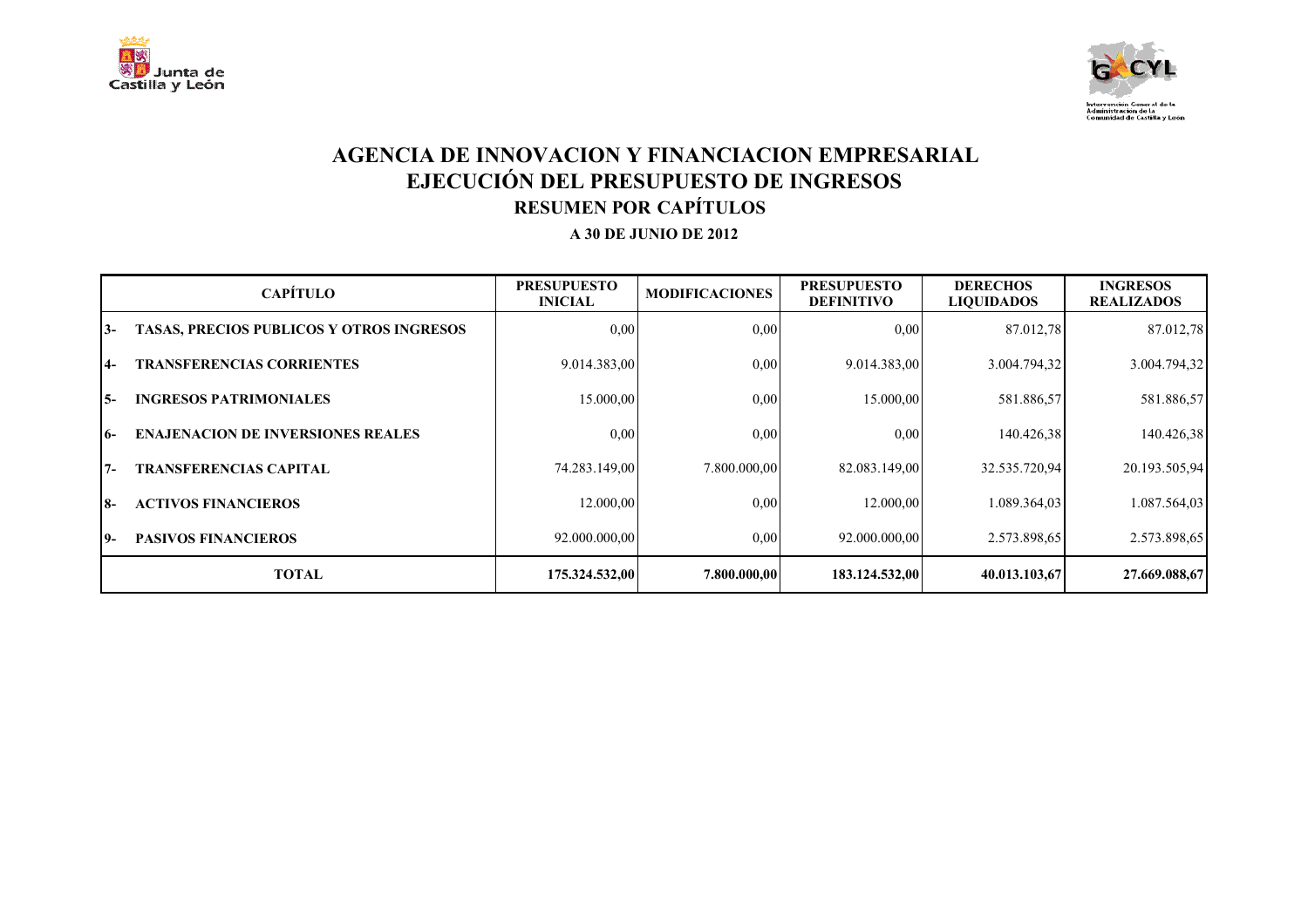



## **ENTE REGIONAL DE LA ENERGÍA EJECUCIÓN DEL PRESUPUESTO DE INGRESOS RESUMEN POR CAPÍTULOS**

|       | <b>CAPÍTULO</b>                                 | <b>PRESUPUESTO</b><br><b>INICIAL</b> | <b>MODIFICACIONES</b> | <b>PRESUPUESTO</b><br><b>DEFINITIVO</b> | <b>DERECHOS</b><br><b>LIQUIDADOS</b> | <b>INGRESOS</b><br><b>REALIZADOS</b> |
|-------|-------------------------------------------------|--------------------------------------|-----------------------|-----------------------------------------|--------------------------------------|--------------------------------------|
| 13-   | <b>TASAS, PRECIOS PUBLICOS Y OTROS INGRESOS</b> | 340.000,00                           | 0,00                  | 340,000,00                              | 388.387,03                           | 1.527,31                             |
| $4-$  | <b>TRANSFERENCIAS CORRIENTES</b>                | 767.701,00                           | 0.00                  | 767.701,00                              | 63.975,08                            | 63.975,08                            |
| I 5-  | <b>INGRESOS PATRIMONIALES</b>                   | 510.000,00                           | 0.00                  | 510.000,00                              | 235.892,32                           | 142.325,61                           |
| 17-   | <b>TRANSFERENCIAS CAPITAL</b>                   | 1.414.322,00                         | 2.449.139.00          | 3.863.461,00                            | 1.767.630.31                         | 1.767.630,31                         |
| $18-$ | <b>ACTIVOS FINANCIEROS</b>                      | 153.000,00                           | 0,00                  | 153.000,00                              | 0,00                                 | 0,00                                 |
|       | <b>TOTAL</b>                                    | 3.185.023,00                         | 2.449.139,00          | 5.634.162,00                            | 2.455.884,74                         | 1.975.458,31                         |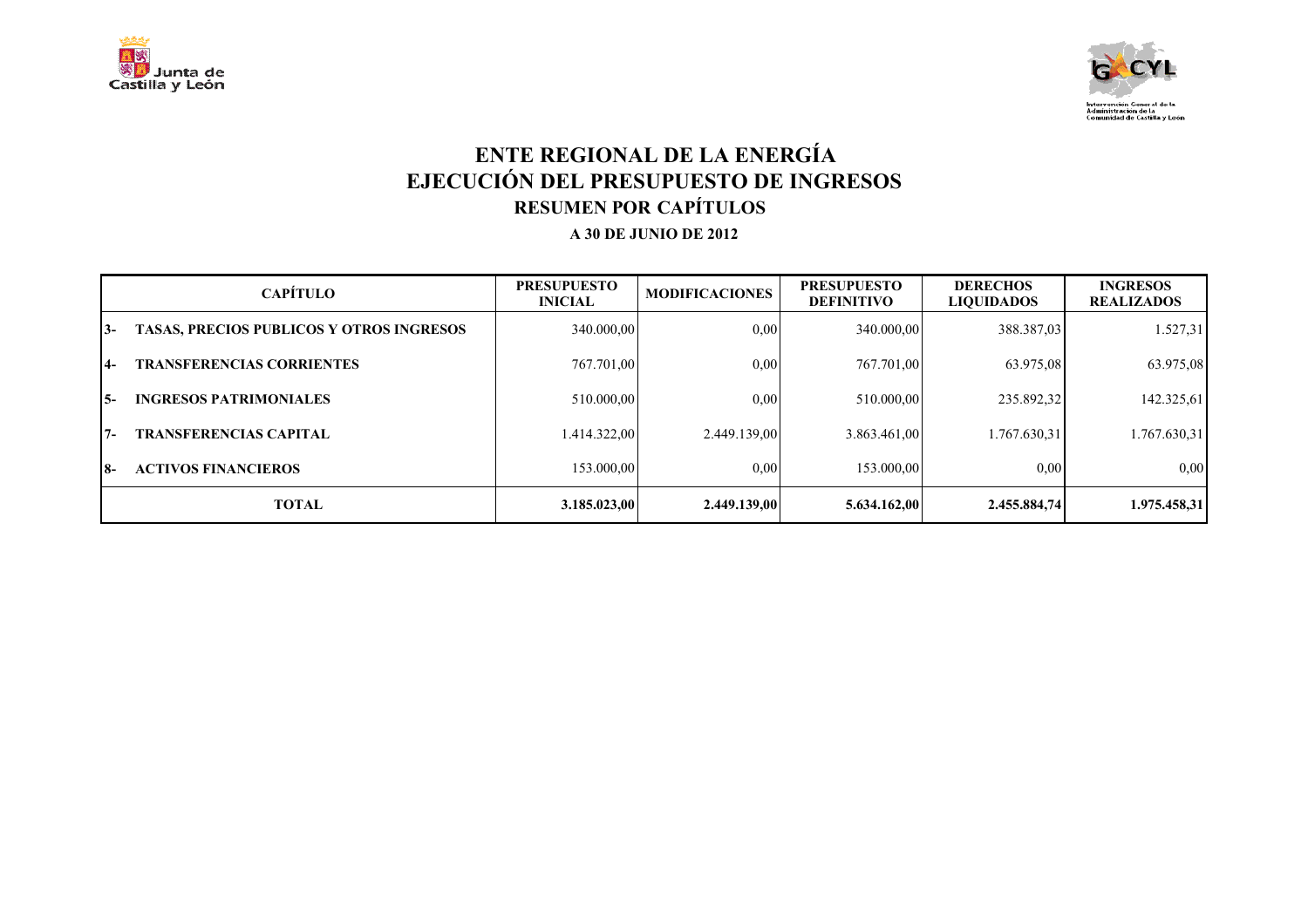



# **CONSEJO ECONÓMICO Y SOCIAL EJECUCIÓN DEL PRESUPUESTO DE INGRESOS RESUMEN POR CAPÍTULOS**

|                | <b>CAPÍTULO</b>                  | <b>PRESUPUESTO</b><br><b>INICIAL</b> | <b>MODIFICACIONES</b> | <b>PRESUPUESTO</b><br><b>DEFINITIVO</b> | <b>DERECHOS</b><br><b>LIQUIDADOS</b> | <b>INGRESOS</b><br><b>REALIZADOS</b> |
|----------------|----------------------------------|--------------------------------------|-----------------------|-----------------------------------------|--------------------------------------|--------------------------------------|
| $\overline{4}$ | <b>TRANSFERENCIAS CORRIENTES</b> | 1.656.232,00                         | 0.00                  | 1.656.232,00                            | 828.127,35                           | 828.127,35                           |
| I5-            | <b>INGRESOS PATRIMONIALES</b>    | 3.600,00                             | 0.00                  | 3.600,00                                | 535,86                               | 535,86                               |
| $17-$          | <b>TRANSFERENCIAS CAPITAL</b>    | 192.895,00                           | 0.00                  | 192.895.00                              | 96.447.48                            | 96.447,48                            |
|                | TOTAL                            | 1.852.727,00                         | 0.00                  | 1.852.727,00                            | 925.110.69                           | 925.110,69                           |